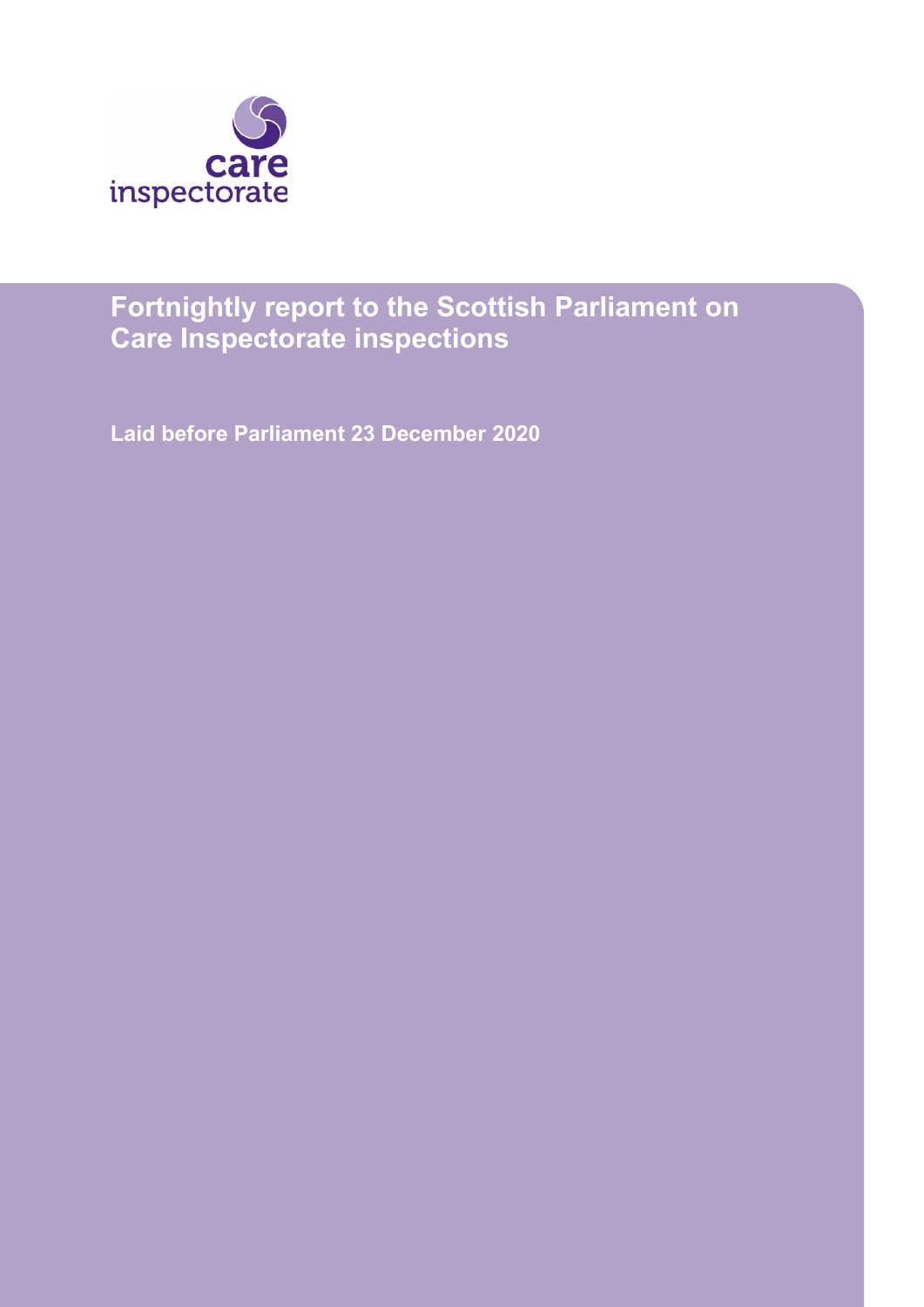### **Introduction**

In accordance with Paragraph 22 in Part 9 of Schedule 1 to the Coronavirus (Scotland) (No.2) Act 2020, which came into force on 27 May 2020, the Care Inspectorate must lay before Parliament a report every two weeks setting out:

(a) which care home services it inspected during those two weeks, and

(b) the findings of those inspections.

This report covers inspections we have completed since those detailed in our previous report to parliament of 9 December 2020.

To meet the duties imposed by the Act and to comply with associated guidance, the Care Inspectorate must focus and report on infection prevention and control, PPE and staffing. Consequently, the Care Inspectorate has amended its quality framework for care homes to support this process. This enables us to focus on these areas while also considering the impact on people's wellbeing. Such a framework supports openness and transparency and helps to ensure a fair and consistent approach, including in any evaluations we make.

To support inspections being undertaken in these circumstances, we have developed inspection tools on wellbeing, infection prevention and control and staffing that have been agreed with Health Protection Scotland and Healthcare Improvement Scotland. Some of our inspections have been undertaken with inspectors from Healthcare Improvement Scotland and public health staff. We have taken account in all inspections of the scrutiny intelligence we have, including previous inspections, complaints made to us, notifications made by the services, and information shared with us by health and social care partnerships and directors of public health for the relevant area.

We have augmented our quality framework by creating an additional key inspection question with associated quality indicators. This reflects our current inspection focus on service performance in relation to COVID-19 infection prevention and control, PPE, staffing and people's wellbeing.

Key question 7: How good is our care and support during the COVID-19 pandemic?

The quality indicators for key question 7 are:

7.1 People's health and wellbeing are supported and safeguarded during the COVID-19 pandemic

7.2 Infection control practices support a safe environment for both people experiencing care and staff

7.3 Staffing arrangements are responsive to the changing needs of people experiencing care.

To meet the tight timescales imposed by the legislation, this report outlines our highlevel findings following oral feedback to the provider. In due course and following our normal publication protocols, we will publish for each service outlined in this report, a more detailed, individual inspection report.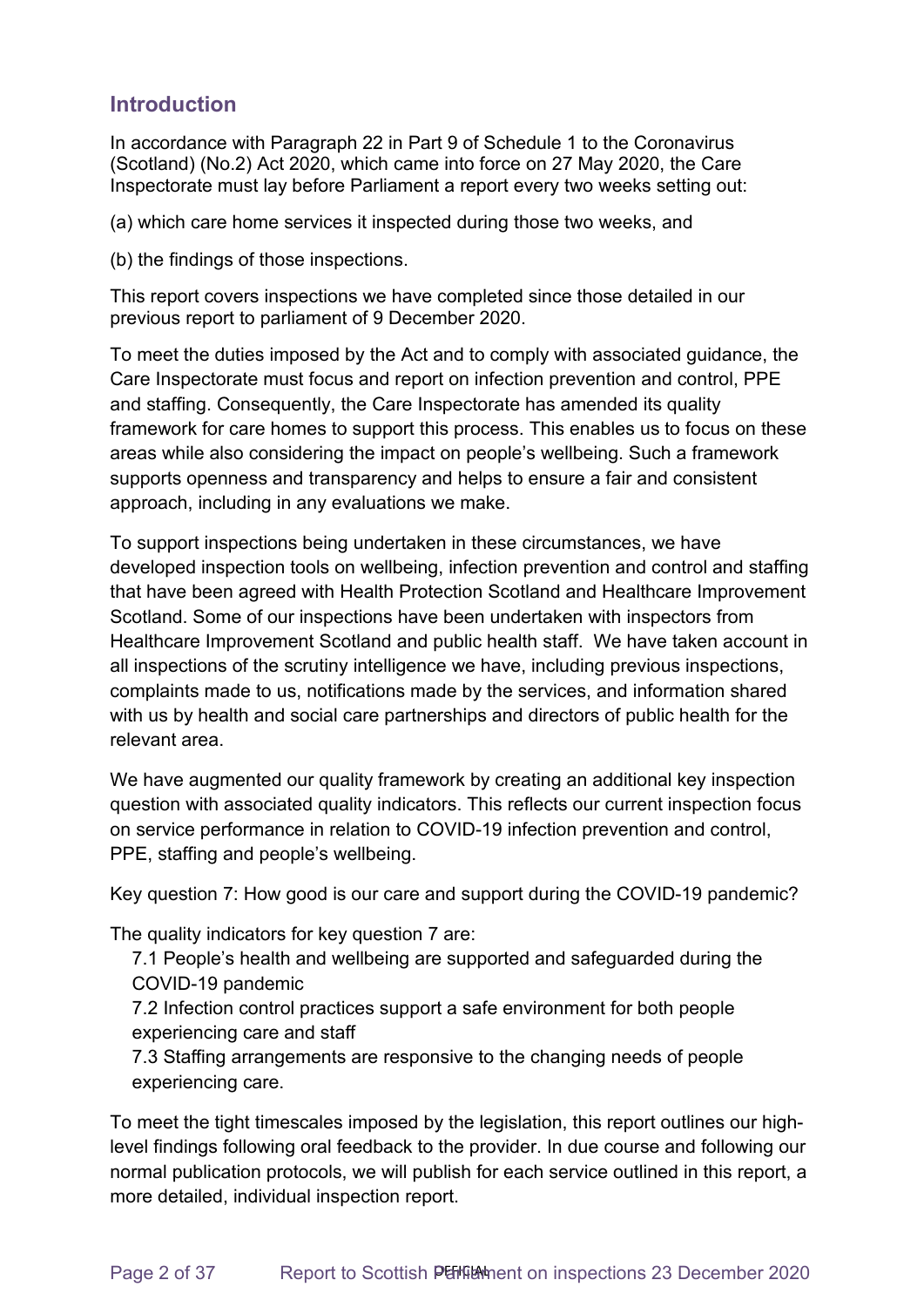# **Meadowvale Care Home, Bathgate**

Meadowvale care home is registered to provide care for up to 52 older people. The service is operated by Meadowvale Care (Bathgate) Limited.

We carried out an unannounced inspection on 23 November with NHS Lothian.

Personal plans were outcome focused and reflected people's needs and wishes, including anticipatory care plans. Staff needed to be more proactive in providing families with updates about their relatives and ensuring that regular contact was maintained with them. We found there were close working relationships with health professionals.

The home was clean, and an enhanced cleaning schedule was in place. However, staff changing areas were cluttered and contained many non-essential items. There was sufficient PPE available. However, in some areas PPE was stored inappropriately on handrails. This increased the risk of contamination and possible spread of infection. Managers resolved this during the inspection.

Although staff were trained in infection prevention and control, we found that Standard Infection Control Precautions (SICPs) were not always followed. Some staff were wearing jewellery and watches. There was incorrect application of guidance about face visors. A more robust quality assurance system was needed to monitor practice including hand hygiene.

There were some issues with staffing levels, although this had improved with the use of agency staff. More oversight was needed to ensure that each shift had an appropriate mix of experienced and temporary staff.

We informed West Lothian health and social care partnership of our findings.

We will undertake a further visit to follow up on the requirements for this service.

### **Evaluations**

How good is our care and support during the COVID-19 pandemic? – Weak

- QI 7.1 People's health and wellbeing Adequate
- QI 7.2 Infection control practices Weak
- QI 7.3 Staffing arrangements Adequate

### **Braemount Nursing Home, Paisley**

Braemount care home is registered to provide care to a maximum of 90 older people of whom 60 may have dementia. The provider is Advinia Care Homes Limited.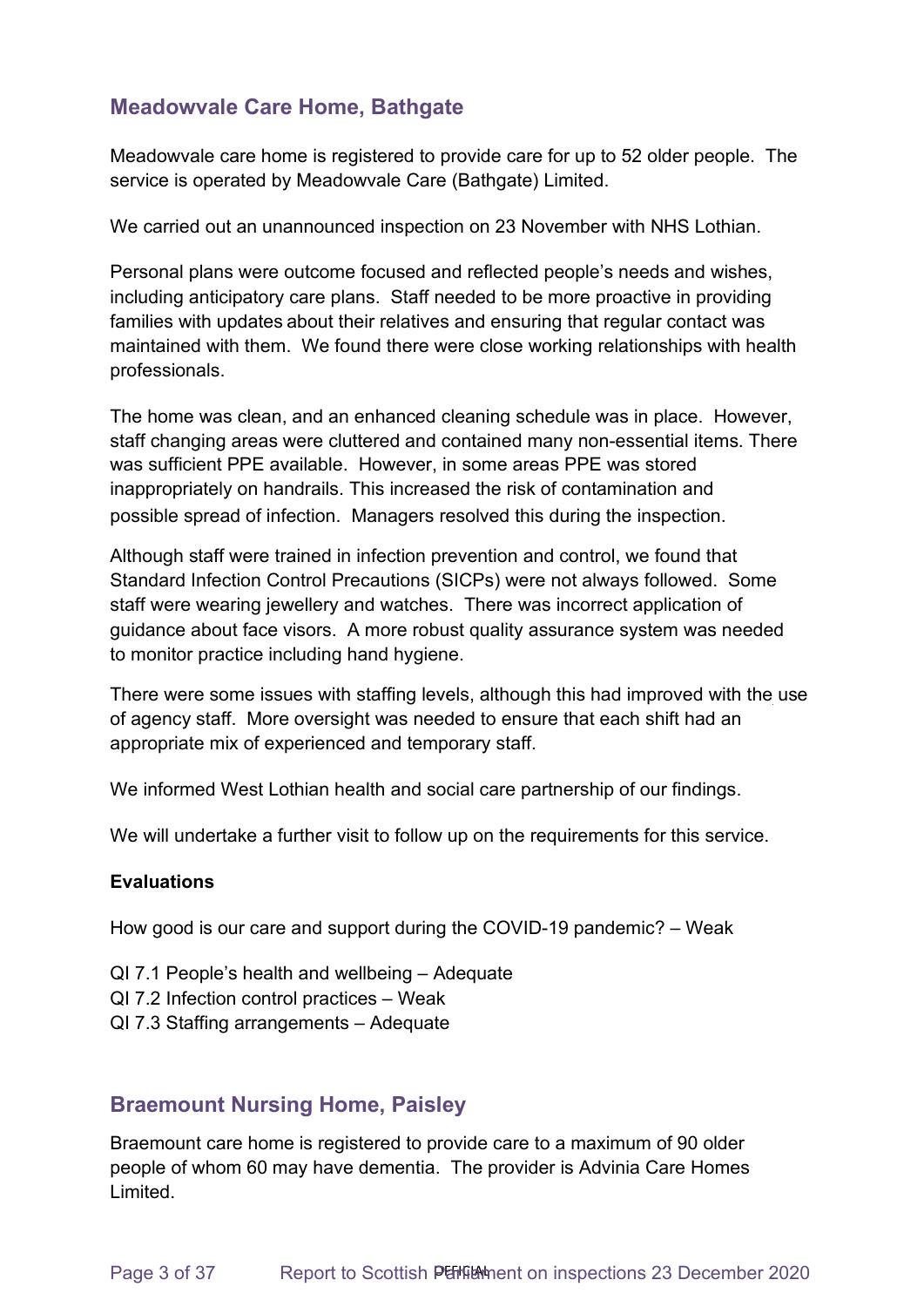We carried out an unannounced inspection of the service on 24 November. We issued a serious letter of concern to the provider on 25 November which detailed immediate action that the home must take. We made further visits to the service on 27 November and 3 December to follow up on the improvements we had required.

During our inspection visit on 24 November, we identified serious concerns in relation to the quality of information exchanged between staff and the completion of support plan assessments. Improvement was required to ensure that individual's needs were always clearly identified and effectively planned for. We had serious concerns in relation to the cleanliness of the environment and the equipment used by residents. While staff were knowledgeable and informed about COVID-19 and current guidelines, they did not always follow the guidelines for hand hygiene and use of PPE. Improvement was required in infection control practices.

During the visits on 27 November and 3 December, we found improvements in relation to the identified areas of concern and assessed that the requirements made had been met. Nutritional and hydration support had improved, as had the lines of communication between staff and the sharing of essential information to support people' s care. The standard of cleanliness of the general environment, and equipment had also been improved. New furnishings had been purchased and were in use. We found that current guidance around the safe management of linen was being followed. Improvements had also been made in the availability, storage, use and disposal of PPE and there were improvements in the signage and location of PPE stations.

We identified further areas for improvement in relation to quality assurance and monitoring systems, care plans, some additional aspects of infection prevention and control and in management and leadership. These are subject to further requirements for the service.

We informed Renfrewshire health and social care partnership of our concerns and they have agreed to provide support to the home.

We will undertake further visits to monitor progress.

### **Evaluations**

Overall evaluation for key question 7 'How good is our care and support during the COVID-19 pandemic?' – Weak 

Quality indicator (QI) evaluations: QI 7.1 People's health and wellbeing – Weak QI 7.2 Infection prevention and control practices – Weak QI 7.3 Staffing arrangements – Weak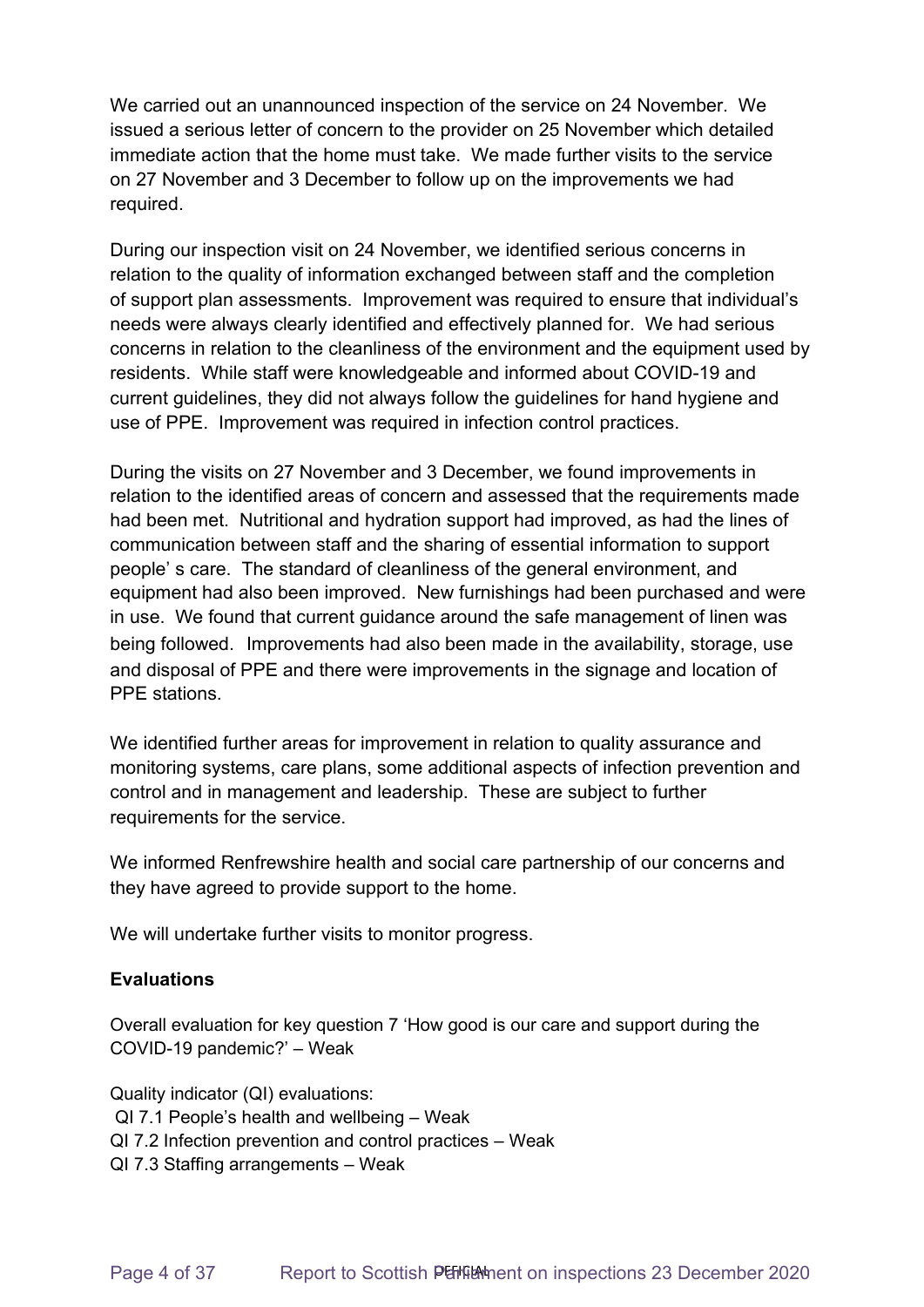### **Meadowlark, Forres**

Meadowlark is a care home registered to provide care to 57 older people. The provider is Renaissance Care (No1) Limited.

We carried out an unannounced inspection on 1 and 2 December.

People were supported by staff who were familiar with their choices and preferences. They were supported to socially distance, remain active, and take part in one-toone activities. People and their families kept in touch and indoor and outdoor visits were supported in line with guidance.

Care plans were person-centred and had sufficient detail to enable staff to meet people's needs. However, people's health and care were not consistently evaluated and not all relatives were involved in reviewing people's care.

The home was clean, tidy and well maintained. While a program of refurbishment had commenced, toilets, wet rooms and sluices were yet to be completed. Floor and ceiling damage within these areas made cleaning difficult and increased the risk from infection. Enhanced cleaning schedules were in place. Cleaning and decontamination of re-usable equipment was in line with guidance.

PPE supplies were good and readily accessible. PPE use and disposal were in line with guidance.

There were sufficient staff to meet people's health and care needs. Staff had completed infection prevention and control and COVID-19 training, but there had been no formal evaluation of staff practice.

The home had a contingency plan to support the service if care staff were absent because of illness, self-isolation or exclusion following a positive COVID-19 test.

### **Evaluations**

Overall evaluation for key question 7 'How good is our care and support during the COVID-19 pandemic?' – Adequate

Quality indicator (QI) evaluations: QI 7.1 People's health and wellbeing – Good QI 7.2 Infection prevention and control practices – Adequate QI 7.3 Staffing arrangements – Good

### **Ardencraig Care Home, Glasgow**

Ardencraig care home is registered to provide care to 26 older people and 64 adults with physical disabilities and mental health issues. The service is provided by Thistle Healthcare Limited.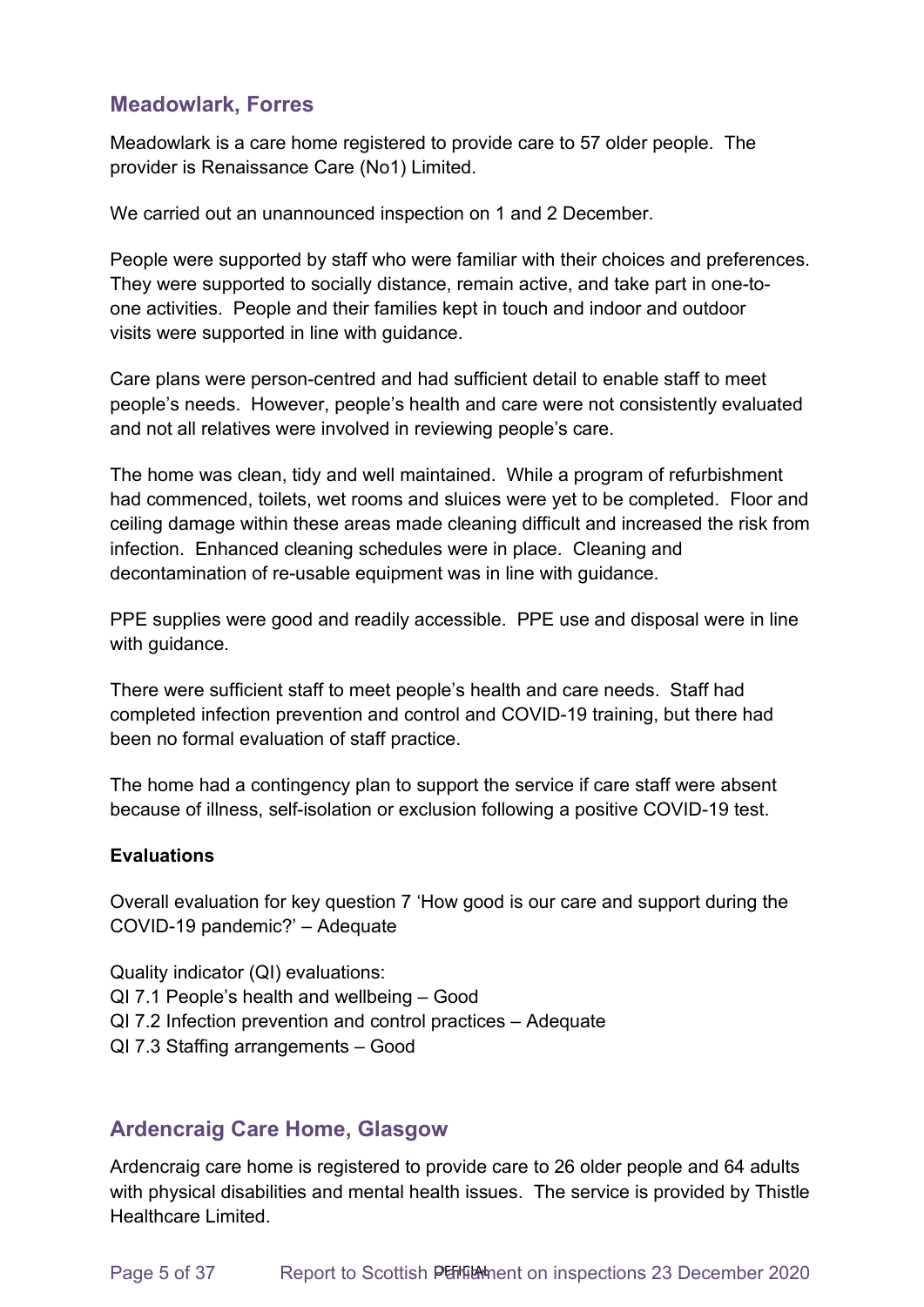We carried out an unannounced inspection of the care home with Healthcare Improvement Scotland on the 1, 4 and 8 December.

During our inspection visit on 1 December we observed caring staff and noted that staffing levels were sufficient to be responsive to people's changing care and support needs. Staff told us they felt well supported by the management team. However, we identified serious concerns in relation to infection prevention and control including the cleaning of the environment, cleanliness of reusable equipment, management of laundry, management of waste, the cleaning products used and the care of cleaning equipment. Although staff had received training in infection prevention and control practice, they did not fully comply with current guidance. Not all staff demonstrated an understanding or knowledge about COVID-19. We issued a letter of serious concern to the provider on 2 December which detailed immediate action to be taken.

When we revisited on 4 December, we found improvement with the management of waste and a plan was in place to manage the care for people infected with COVID-19. However, we did not find enough progress to meet the other concerns identified. We visited again on 8 December and found some improvement, but not enough had been done in relation to infection prevention and control. We issued an improvement notice to the provider on 11 December, detailing actions required by 15 December.

We visited the service on 15 and 16 December with Healthcare Improvement Scotland. We found some areas of the home were being redecorated and audit systems were being developed to monitor infection prevention and control practice. We found some bedrooms were still not clean enough and progress was not sufficient to meet the requirements outlined in the improvement notice. We have extended timescales for the required improvements to 17 January 2021.

We informed Glasgow City health and social care partnership of our concerns and they have agreed to provide support to the home.

We will undertake a further visit to follow up on the requirements from the improvement notice.

### **Evaluations**

Overall evaluation for key question 7 'How good is our care and support during the COVID-19 pandemic?' – Weak

Quality indicator (QI) evaluations: QI 7.1 People's health and wellbeing - Weak QI 7.2 Infection prevention and control practices – Weak QI 7.3 Staffing arrangements - Weak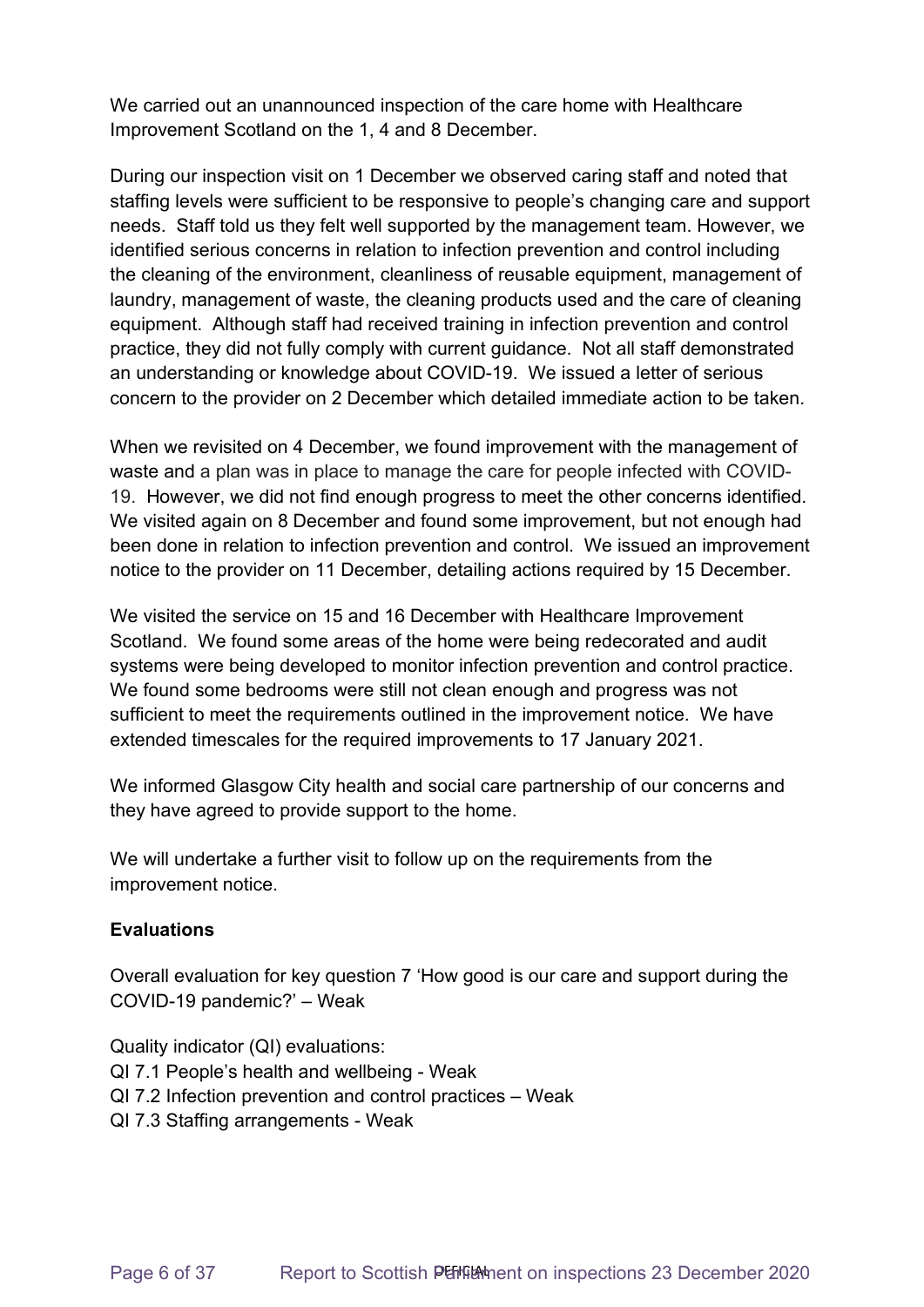## **Victoria Manor Nursing Home, Edinburgh**

Victoria Manor Nursing Home is a care home registered to provide care to 118 older people. The provider is HC-One Oval Ltd.

We carried out an unannounced inspection of the care home on 2 December with NHS I othian

We found staff were kind, compassionate and respectful in their interactions with people and were familiar with people's preferences and choices. People had access to food and fluids and their nutritional preferences and needs were considered. Support plans recorded some individual activities for people and group activities were taking place although social distancing during group activity was an issue. The home was clean and tidy, however, more attention to detail was needed to ensure equipment and furnishings in some areas were clean. Improvements were needed to maintenance and décor to facilitate more effective cleaning.

Staff had been trained in infection prevention and control and followed guidance. PPE was available to staff, however, this should be more easily accessible.

Overall leadership of the service was positive, and staff felt well supported.

We informed Edinburgh health and social care partnership of our findings.

### **Evaluations**

Overall evaluation for key question 7 'How good is our care and support during the COVID-19 pandemic?' – Adequate

- Quality indicator (QI) evaluations: QI 7.1 People's health and wellbeing – Good
- 
- QI 7.2 Infection prevention and control practices Adequate
- QI 7.3 Staffing arrangements Good

### **Kirkburn Court Care Centre, Peterhead**

Kirkburn Court Care Centre is a care home registered to provide care for up to 64 older people. The provider is Barchester Healthcare Ltd.

We carried out an unannounced inspection of the care home on 2 December.

People were supported by a staff team who were familiar with their preferences and choices, and who treated them with dignity and respect. There was a range of meaningful activities available for people. Staff were attentive and ensured regular interaction with people who chose to stay in their own rooms.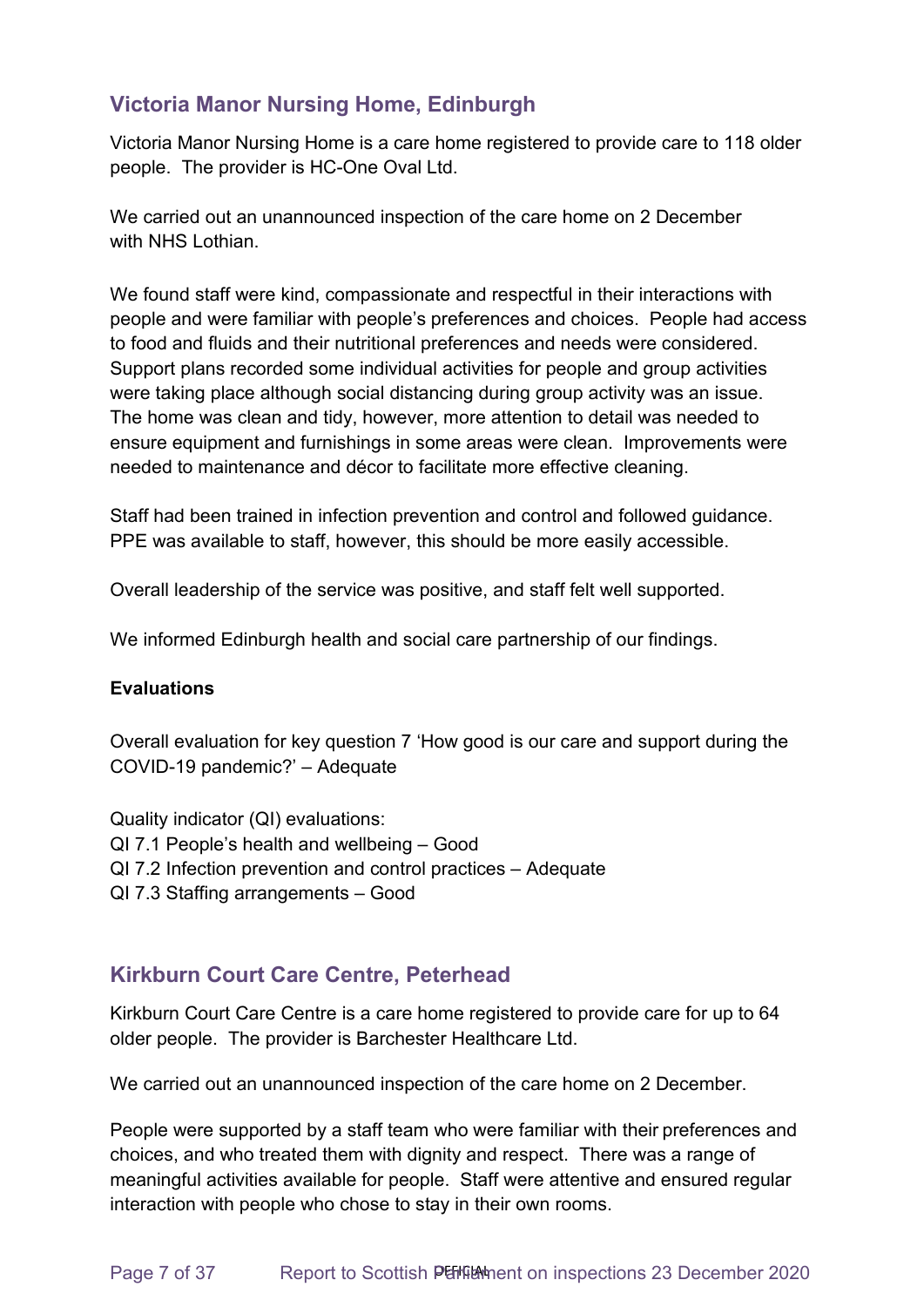People were supported to maintain contact with family and friends using technology and indoor and outdoor visiting was organised in line with current guidance. Measures were in place to maintain social distancing and to support people to move around the home or use the outdoor space safely.

PPE supplies were good, and PPE was available for staff throughout the home. Staff were using appropriate PPE in line with guidance. They had received training and were knowledgeable about COVID-19 and infection prevention and control.

The cleanliness of the environment was of a high standard. The provider had ensured a clutter free environment while maintaining a homely experience. There were good systems in place for cleaning and infection control, and we observed safe working practices by staff.

Staffing arrangements were sufficient to meet the needs of the people.

We informed Aberdeenshire health and social care partnership of our findings.

#### **Evaluations**

Overall evaluation for key question 7 'How good is our care and support during the COVID-19 pandemic?' –   Very Good

Quality indicator (QI) evaluations: QI 7.1 People's health and wellbeing – Very Good QI 7.2 Infection prevention and control practices – Very Good QI 7.3 Staffing arrangements – Very Good

### **Hamewith Lodge, Aberdeen**

Hamewith Lodge is a care home registered to provide care to 60 older people. The provider is HC-One Limited.

We carried out an unannounced inspection of the care home on 6 December.

People were supported by the staff to maintain contact with relatives using technology and supervised outdoor visiting. A risk assessment has been submitted for indoor visits and has been approved by public health.

People were supported by staff who were familiar with their choices and preferences. Staff responded to changes in physical and mental health and sought appropriate involvement from health colleagues. Activities were provided in small groups and on a one-to-one basis, in people's rooms and in communal areas. Support plans were comprehensive and contained COVID-19 specific information.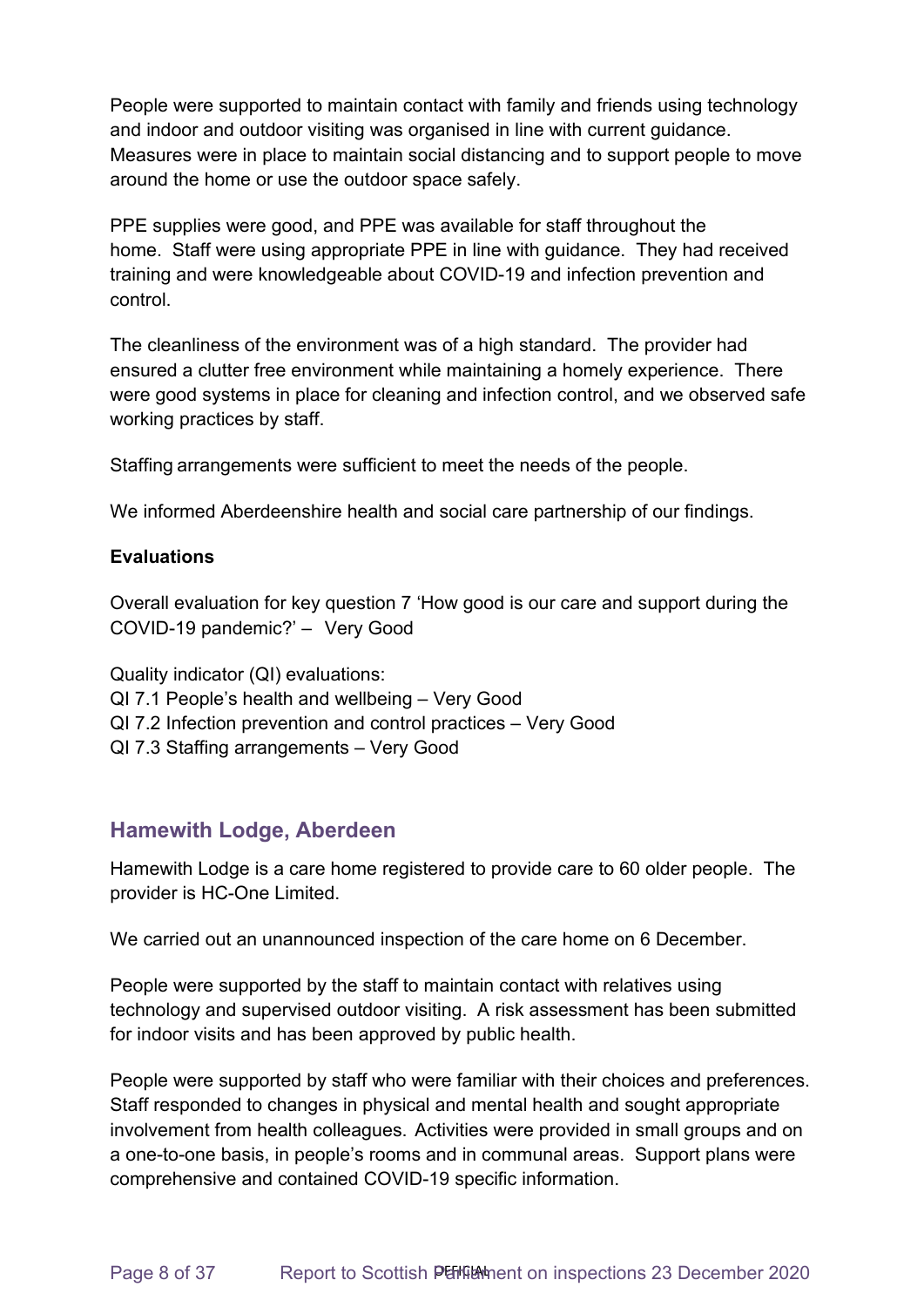Although staff were knowledgeable and informed about current guidelines in relation to COVID-19 and infection prevention and control, guidance about infection prevention and control guidance was not fully implemented.

The home was superficially clean and tidy. Enhanced cleaning schedules were in place however, more attention was needed to ensure that equipment and furnishings were sufficiently clean. We identified some areas where more effective cleaning was needed. Improved quality assurance measures and enhanced staff training would be helpful.

Staffing arrangements were sufficient to meet the needs of people. Staff felt supported by the management team.

We informed Aberdeen City health and social care partnership of findings of our concerns.

We will undertake a further visit to monitor progress.

### **Evaluations**

Overall evaluation for key question 7 'How good is our care and support during the COVID-19 pandemic?' - Weak

Quality indicator (QI) evaluations: QI 7.1 People's health and wellbeing – Good QI 7.2 Infection prevention and control practices - Weak QI 7.3 Staffing arrangements - Good

### **Grant House (Care Home), Grantown-on-Spey**

Grant House care home is registered to provide care to 20 older people. The provider is NHS Highland.

We carried out an unannounced inspection of the care home on the 3 and 4 December.

People were supported in a caring and warm manner and staff took time to get to know people's likes and dislikes. People were supported to look and feel well. This contributed to people's sense of respect and dignity. Staff helped people to use technology and other methods to maintain contact with relatives. Visitors were enabled to visit safely. Feedback from families was very positive, they felt informed and involved in their relatives' care.

The environment was clean and well maintained and enhanced cleaning happened frequently. There were good systems to prevent cross infection between different areas of the home and equipment was not shared. There was a good supply of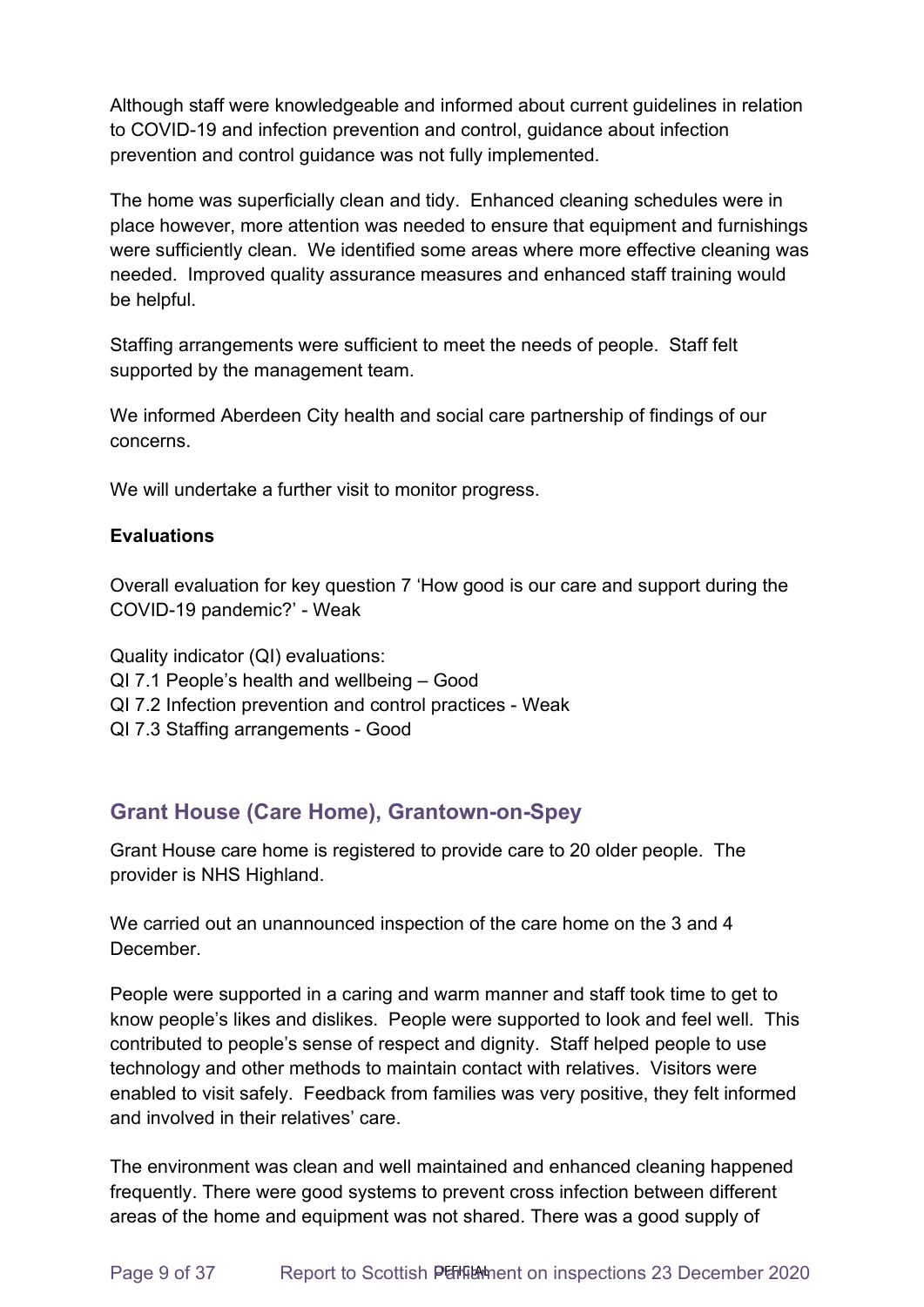cleaning products and equipment which were used in line with guidance. A few areas needed further decluttering. The service planned to replace older furniture. Staff used PPE appropriately and demonstrated good knowledge of COVID-19 information and guidance. Staff were confident and competent and practiced good infection prevention and control. Staff practice was quality assured.

Staff morale was good, and staff felt well supported. Staff testing for COVID-19 was undertaken in line with guidance.

#### **Evaluations**

How good is our care and support during the COVID-19 pandemic? – Good

- QI 7.1 People's health and wellbeing Very good
- QI 7.2 Infection control practices Good
- QI 7.3 Staffing arrangements Good

### **Flemington Care Home, Cambuslang**

Flemington care home is registered to provide care to 90 adults. The provider is Flemington Care Home Limited.

We carried out an unannounced inspection of the care home on 11 and 12 November, the findings of which were outlined in the report laid before parliament on 25 November 2020.

We completed a further inspection on 4 December to follow up on the improvements required. These were in relation to documentation recording and assessment of staffing levels. We found that good progress had been made across the areas highlighted with both requirements met.

We informed South Lanarkshire health and social care partnership about our findings.

#### **Evaluations**

This was a follow-up inspection. We did not change the service evaluations.

### **Well Hall Residential Home, Hamilton**

Well Hall Residential Home is a care home registered to provide care to 38 older people. The provider is Church of Scotland trading as Crossreach.

We carried out an unannounced inspection of the care home between 9 and 16 November with Healthcare Improvement Scotland, the findings of which were outlined in the report laid before the parliament on 25 November.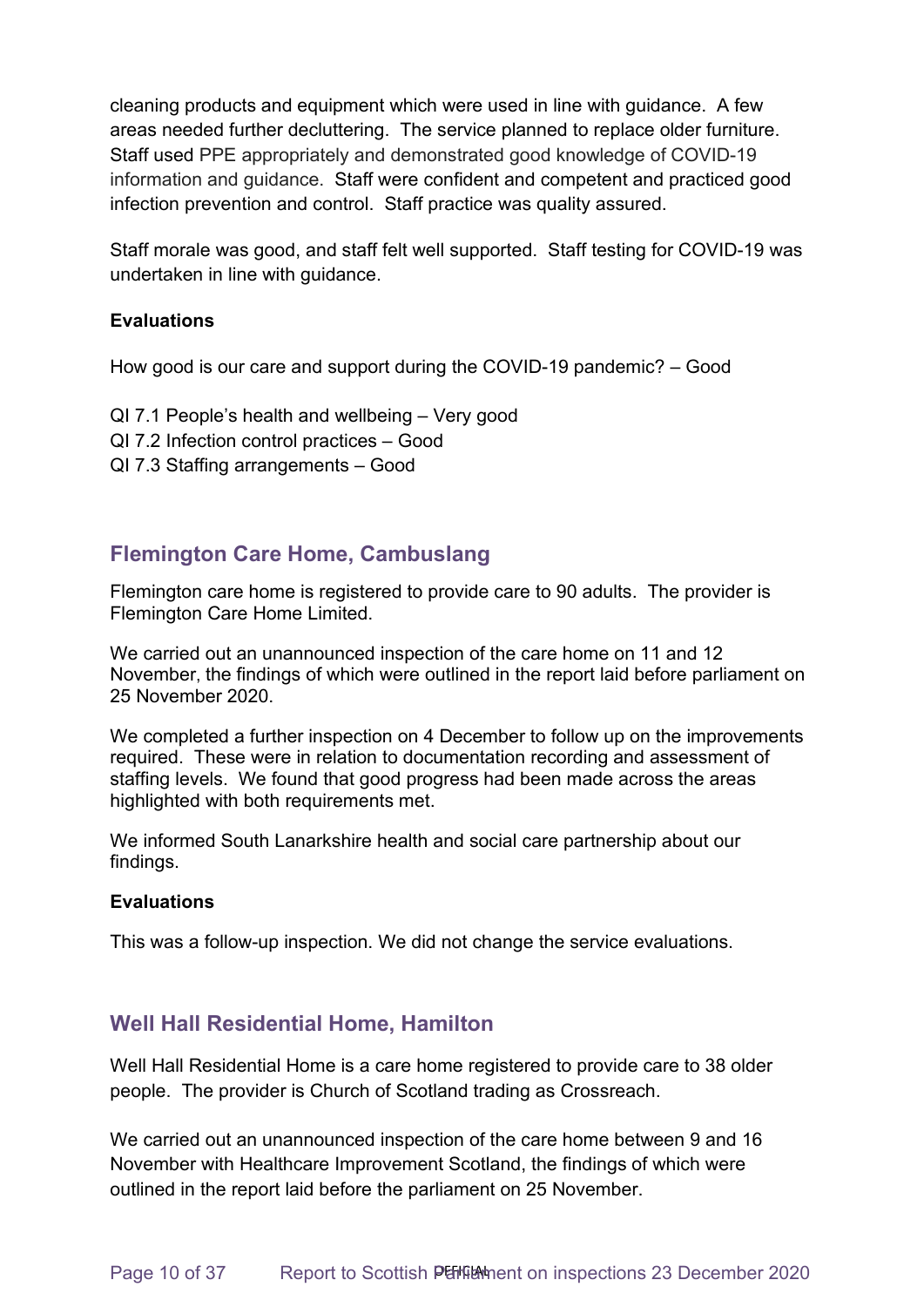We completed a further visit on 7 December to follow up on the improvements that were required. These related to infection prevention and control, staffing and people's wellbeing.

We found the cleaning of the home, care equipment and furnishings improved. This was supported by effective management oversight. There were still further improvements required. Housekeeping staff require further training relating to the use of appropriate cleaning materials.

PPE access had also been improved. Staff knowledge and practice on the use of PPE was also better and was in line with good practice. Training, supervision and observation of staff practice had taken place and focused on knowledge and support needs related to COVID-19 guidance.

Personal plans had sufficient information to enable staff to meet people's health and care needs but need to be more person-centred. Activities had improved to offer improved mental and physical stimulation.

We informed South Lanarkshire health and social care partnership of our findings.

### **Evaluations**

This was a follow up inspection. We did not change the service evaluations.

# **Heathfield House Care Home, Ayr**

Heathfield House Care Home is registered to provide care to 88 older people. The provider is Heathfield Care and Residential Homes Limited.

We carried out an unannounced inspection of the care home on 7 December with Healthcare Improvement Scotland.

People were supported by a consistent care team who knew their preferences well. While some staff interactions with people were kind and compassionate, practice did not always result in a relaxed care experience for people. One area of the home was too busy for people who experience stress and distress reactions. The benefits of smaller group living needs to be explored. Staff were aware of social distancing measures, but this was not working well in some areas. The use of the communal spaces was altered during the inspection to reduce the number of people using the large open plan lounge- dining room. People had access to outdoor space in the garden areas.

The premises and most items of furnishings and equipment were clean. PPE was available, and posters displayed the correct procedures for use. Further improvements were made during the inspection to ensure the recommended type of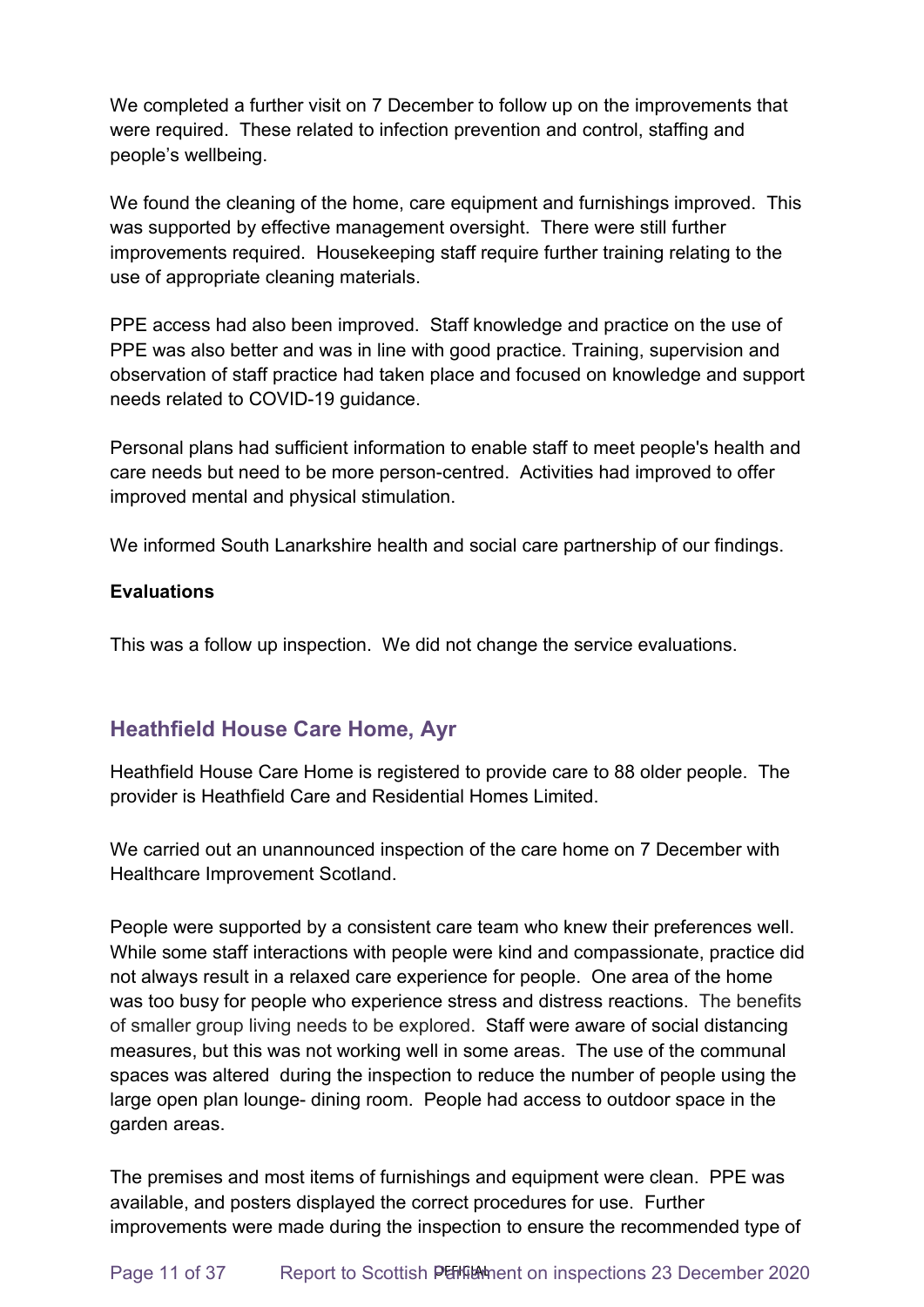gloves were used and additional bins provided for easy disposal of PPE. The type of cleaning product in use was reviewed to ensure best practice. And action was taken to replace some mattresses.

The management team monitored the sufficiency of staff and varied this to meet people's needs. There were further changes planned to ensure people's safety and improve the care experience.

We informed South Ayrshire health and social care partnership of our findings.

### **Evaluations**

Overall evaluation for key question 7 'How good is our care and support during the COVID-19 pandemic?' – Adequate

Quality indicator (QI) evaluations: QI 7.1 People's health and wellbeing – Adequate QI 7.2 Infection prevention and control practices – Adequate QI 7.3 Staffing arrangements – Adequate

# **Cumnor Hall, Ayr**

Cumnor Hall care home is registered to provide care for 31 older people. The provider is Church of Scotland trading as Crossreach Limited.

We carried out an inspection of the service on 5 August with Healthcare Improvement Scotland and issued a letter of serious concern on the 6 August. We completed further visits to the home with Healthcare Improvement Scotland on 11 August and 22 October, the findings of which were outlined in the reports laid before parliament on 19 August and 11 November.

We visited the service again on 9 November and 8 December to follow up on improvements required. We found the general cleanliness of the home had improved. Staff had developed competencies on the correct use of PPE. There were also improvements in quality audits to ensure the environment was clean and safe.

Some progress had been made toward supporting staff to access learning. However, this did not include senior staff. Staff competencies were not assessed.

We will follow up on improvements to ensure all staff have access to learning.

We have informed South Ayrshire health and social care partnership of our findings.

We have reviewed the evaluations for this care home based on the improvements at this inspection. The updated evaluations are set out below.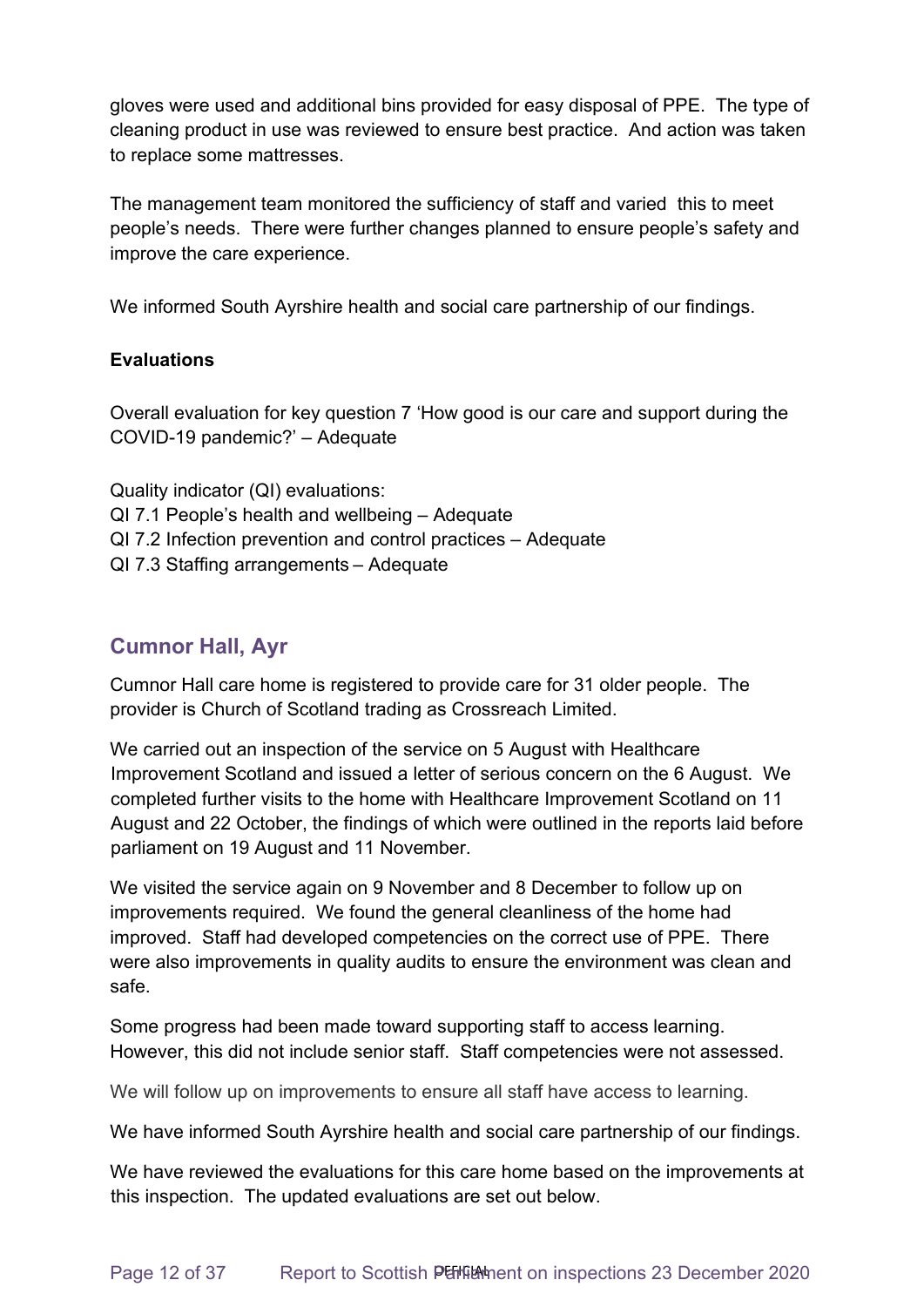### **Evaluations**

Overall evaluation for key question 7 'How good is our care and support during the COVID-19 pandemic?' - Adequate

Quality indicator (QI) evaluations QI 7.1 People's health and wellbeing – Adequate QI 7.2 Infection prevention and control practices – Adequate QI 7.3 Staffing arrangements – Adequate

# **Wyvis House Care Home, Dingwall**

Wyvis House care home is registered to provide a care service to 50 adults, including some older people. The provider is Wyvis House Care Home Ltd.

We carried out an unannounced inspection on 8 December.

People were supported in a kind and compassionate way. Some families felt informed and involved in their relatives' care, others felt this could be better. People were supported to maintain contact with family and friends using technology. Visiting was taking place in line with current guidance.

Most people were supported to move around the home and remain active. Some people seated for extended periods in wheelchairs were at risk of skin damage. Social distancing was not always observed.

The environment was cluttered and dirty. Some furniture was old and worn and some areas of the environment needed refurbishment. Domestic cover was not sufficient and there was a lack of effective enhanced cleaning.

There was a disorganised approach to the provision of PPE. Some staff were not using PPE in line with current guidance. Staff received training in relation to COVID-19, however, they did not always demonstrate their knowledge in practice. There were no effective quality assurance systems in place.

Personal plans contained risk assessments and a summary of the person's needs. Not all plans had been fully developed in a person-centred way.

Staffing arrangements were sufficient to meet people's needs. There was a contingency plan to help manage staff absences in the event of an outbreak.

We informed NHS Highland of our findings.

### **Evaluations**

Overall evaluation for key question 7 'How good is our care and support during the COVID-19 pandemic?' – Weak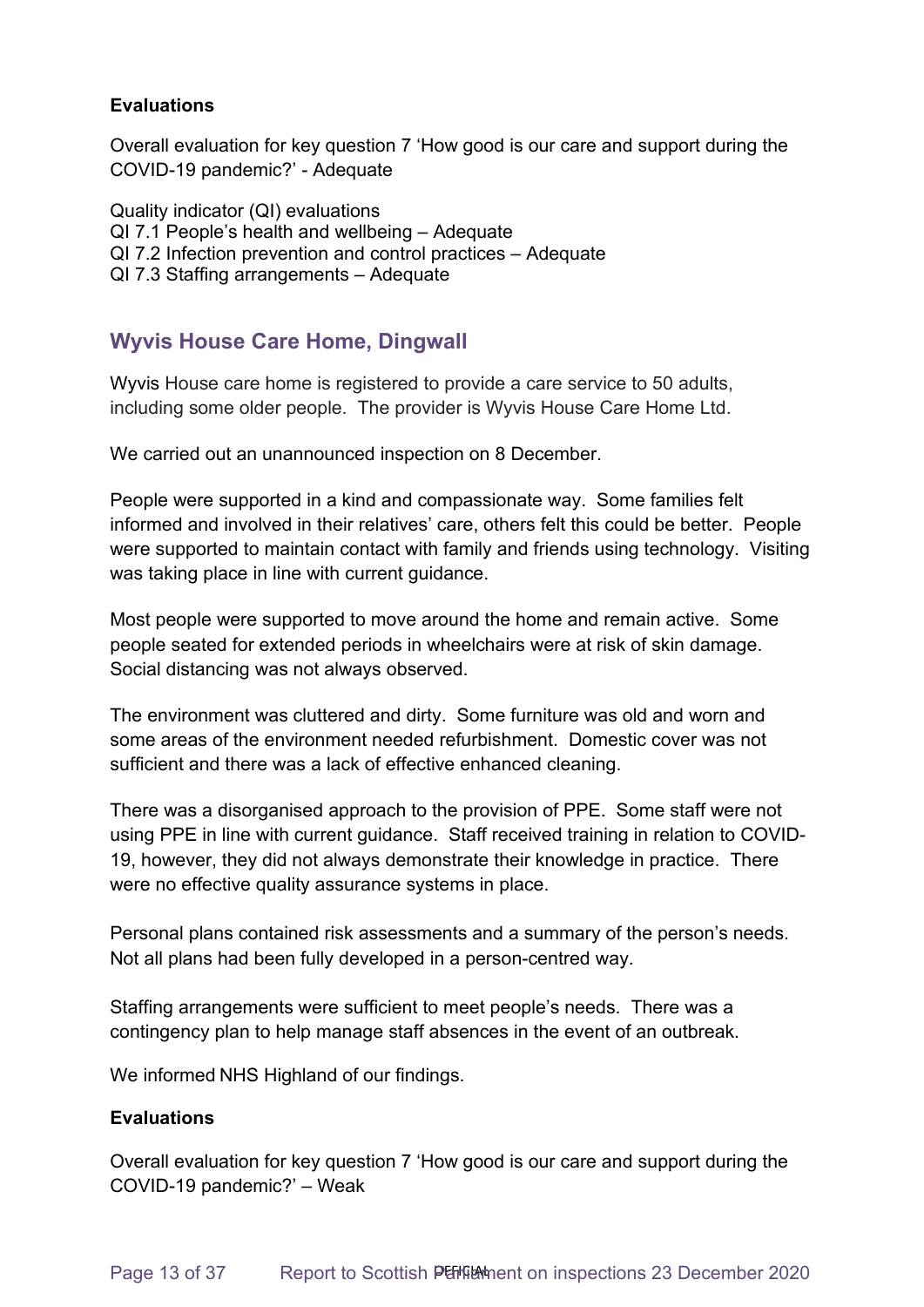Quality indicator (QI) evaluations:

- QI 7.1 People's health and wellbeing Adequate
- QI 7.2 Infection prevention and control practices Weak
- QI 7.3 Staffing arrangements Adequate

### **Laurels Lodge Care Home, Aberdeen**

Laurels Lodge Care Home is registered to provide care for up to 45 older people. The provider is Laurels Care Home Limited.

We carried out an unannounced inspection of the care home on 8 December 2020.

People were being supported to maintain contact with families using a variety of methods. There were good levels of meaningful engagement for people in the service, with a variety of activities to enhance mental and physical wellbeing.

The cleanliness of the environment was of a very high standard. The provider had ensured a clutter free environment while maintaining a homely experience. PPE was readily available at the point of care, and the provider maintained sufficient levels of supplies. Staff were knowledgeable about the correct use of PPE and were observed to use it appropriately.

There were good systems in place for cleaning and infection prevention and control and we observed safe working practices by all staff. The provider had effective audit tools in place to quality assure operations of the service in respect of COVID-19.

Staff were knowledgeable about the signs and symptoms of COVID-19 infection and knew what measures to take if these were identified. All staff had completed initial COVID-19 training, and regularly updated their knowledge and practical skills.

Staffing arrangements were sufficient to meet the needs of the people who received the service, and observation levels of people were good. Staff adhered to social distancing measures wherever possible and supported residents to also keep themselves safe.

We informed Aberdeen City health and social care partnership of our findings.

### **Evaluations**

Overall evaluation for key question 7 'How good is our care and support during the COVID-19 pandemic?' – Very Good

Quality indicator (QI) evaluations:

QI 7.1 People's health and wellbeing – Very Good

- QI 7.2 Infection prevention and control practices Very Good
- QI 7.3 Staffing arrangements Very Good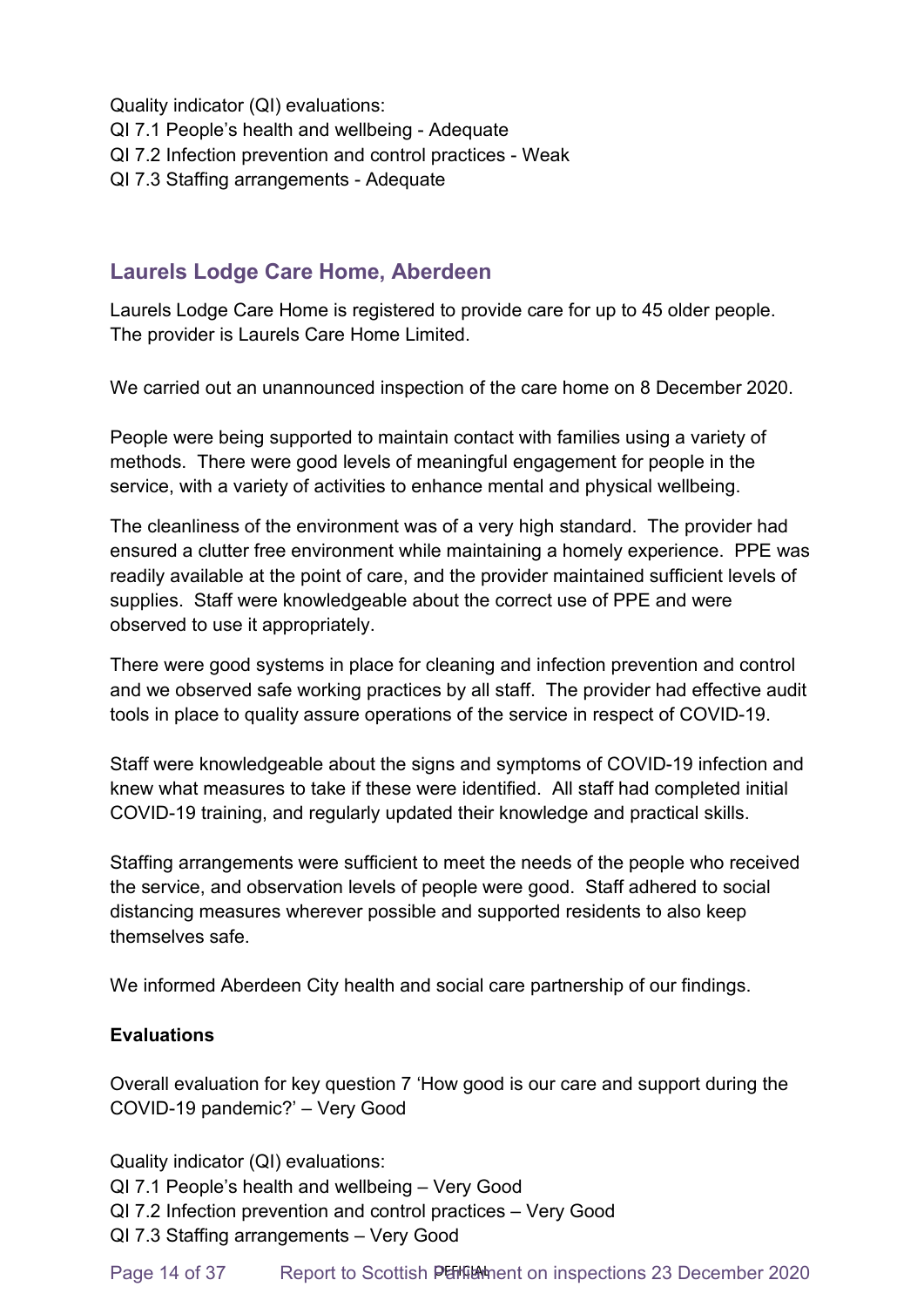## **Davidson House, Edinburgh**

Davidson House is a care home registered to provide care to 40 older people. The provider is the Salvation Army.

We carried out an initial inspection of the service on 7 October with NHS Lothian, the findings of which were outlined in the report laid before parliament on 14 October. We completed a further inspection of the home on 13 November with NHS Lothian to follow up on progress in relation to improvements that were required. The findings of this were outlined in the report laid before parliament on 25 November.

We visited again on 8 December to follow up on the outstanding improvements that were required.

Infection prevention and control practice and the use of PPE had improved Additional clinical waste bins were in use and enabled staff to dispose of waste appropriately. Management had completed audits and from these, mattresses and other items had either been replaced or deep cleaned. The daily cleaning of furnishings and frequent touch points in the home was being documented.

Staff had completed infection prevention and control training provided by the health and social care partnership and additional training as part of the provider's own programme. Management were observing staff's infection prevention and control practice. We concluded that staff delivered support in line with infection prevention and control best practice guidance.

We have informed Edinburgh health and social care partnership about our findings, and they continue to provide support to the service.

We have reviewed the evaluations for this care home based on the improvements at this inspection. The updated evaluations are set out below.

### **Evaluations**

Overall evaluation for key question 7 'How good is our care and support during the COVID-19 pandemic?' – Adequate

Quality indicator (QI) evaluations: QI 7.1 People's health and wellbeing - Adequate QI 7.2 Infection prevention and control practices - Adequate QI 7.3 Staffing arrangements – Adequate.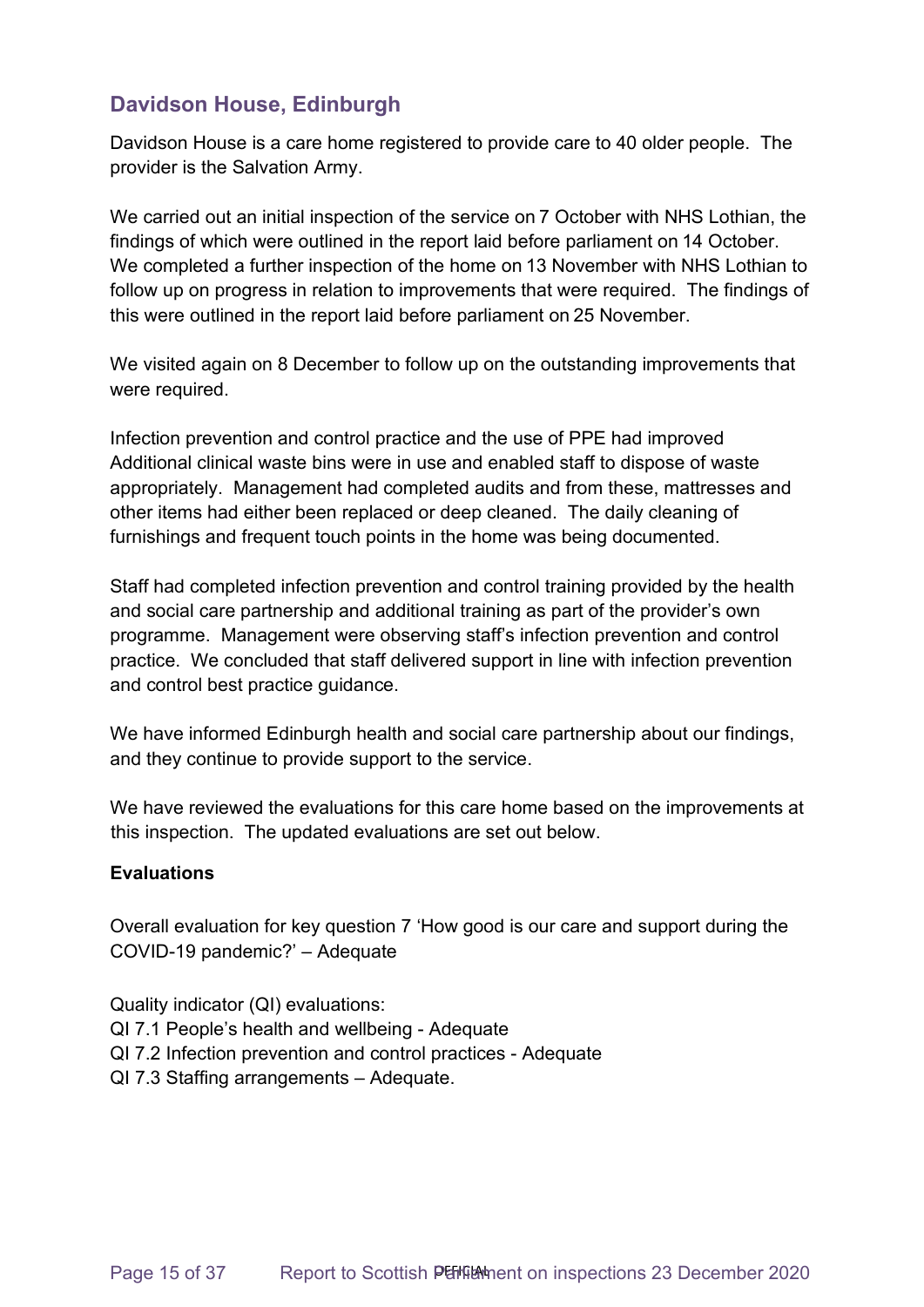# **Bonchester Bridge Care Centre, Hawick**

Bonchester Bridge Care Centre is a care home registered to provide care to 28 older people. The provider is St Philips Care Limited.

We carried out an unannounced inspection on 8 December with Healthcare Improvement Scotland. We issued a letter of serious of concern to the provider on 9 December. This detailed immediate action that the provider must take in relation to infection prevention and control and staffing. We made a further visit to the service on 14 December with Healthcare Improvement Scotland to follow up on the improvements required.

When we visited on 8 December, we found interactions between staff and people experiencing care were caring and respectful. However staffing levels resulted in staff sometimes having difficulty in responding to people's changing care and support needs. Staff were not adhering to guidance regarding social distancing for people experiencing care and with other staff. These areas had been improved by our visit on 14 December.

On 8 December, the environment was a serious concern with some furniture and equipment not well maintained and not clean. Many areas of the home were very cluttered. Infection prevention and control practice, including the correct use of PPE, was not always followed.

Overall, by the time of our visit on 14 December, the important aspects relating to safety in our letter of serious concern were met, with some areas around infection prevention and control and staffing needing further work.

Other areas identified for improvement included management to be more proactive in providing families with updates about their relatives and ensuring that regular contact was maintained with them. Also, while personal plans were outcome focused, they would benefit from review.

We informed Scottish Borders health and social care partnership of our findings.

We will undertake a further visit to follow up on the outstanding improvements needed.

### **Evaluations**

Overall evaluation for key question 7 How good is our care and support during the COVID-19 pandemic – Weak

Quality indicator (QI) evaluations: QI 7.1 People's health and wellbeing – Adequate QI 7.2 Infection control practices – Weak QI 7.3 Staffing arrangements – Adequate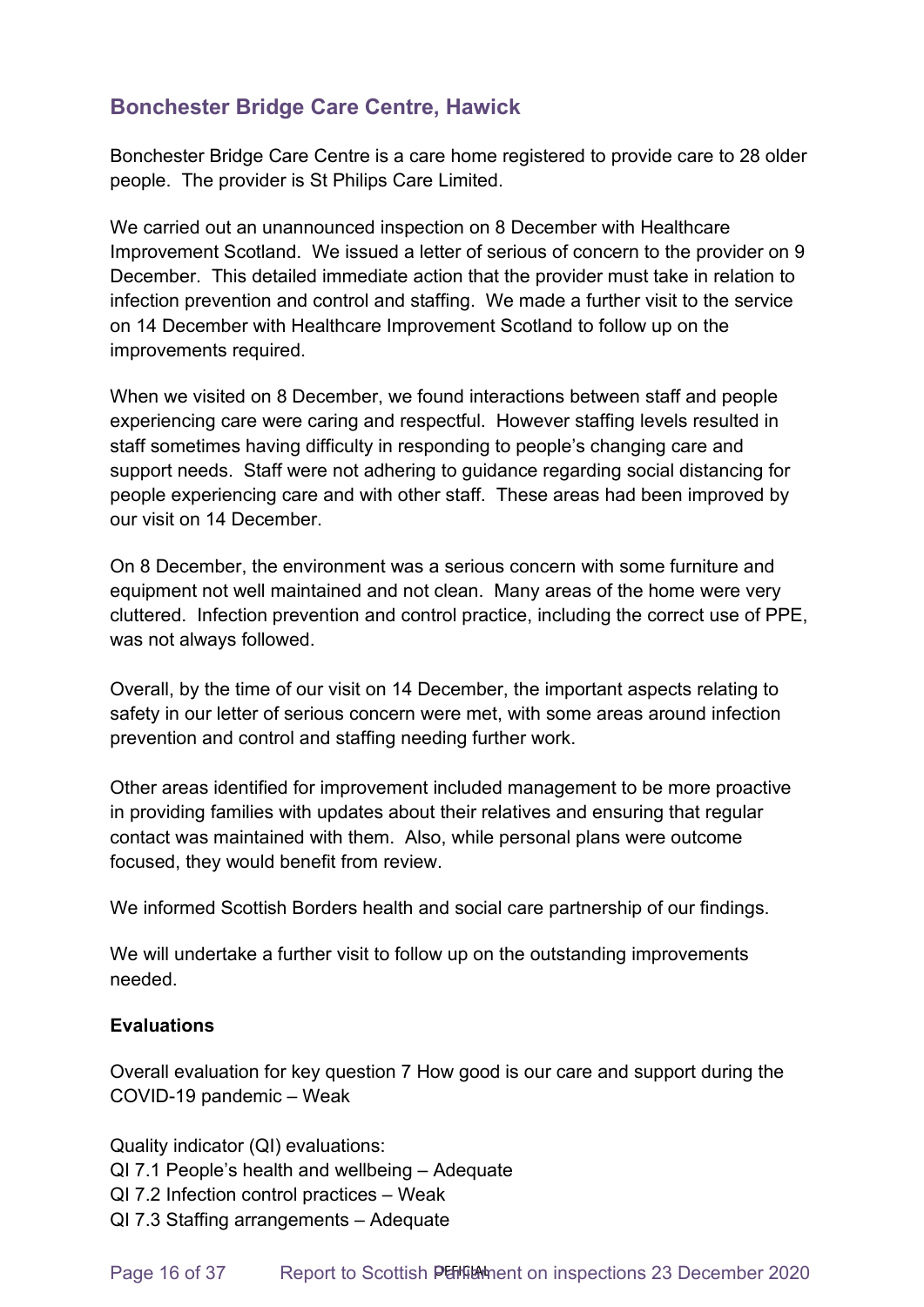# **Benvie Care Home, Dundee**

Benvie Care Home is registered to provide care for up to 60 older people. The provider is Duncare Limited trading as Benvie Care Home.

We carried out an unannounced inspection of the care home with Healthcare Improvement Scotland on 8 and 11 December.

People who used the service were well cared for in a homely environment. People were supported to maintain contact with family and friends using technology. Visiting was organised outdoors and indoors.

People were supported to remain active and there was a wide range of one to one and small group activities. Social distancing was taking place. Families were informed and involved in their relative's care.

The cleanliness of the environment was of a good standard. The environment was clutter free yet homely. PPE was available. Staff were trained and knowledgeable about COVID-19 and infection prevention and control. We gave advice about the monitoring and deep cleaning of residents' rooms and equipment which was implemented promptly. There were good systems for cleaning and infection prevention and control, and we observed safe practices by staff.

Staffing arrangements were sufficient to meet the needs of people who receive the service. Staff told us they felt well supported at work. Staff adhered to social distancing measures wherever possible and supported residents to keep themselves safe.

We informed Dundee health and social care partnership of our findings.

### **Evaluations**

Overall evaluation for key question 7 'How good is our care and support during the COVID-19 pandemic?' – Good

Quality indicator (QI) evaluations: QI 7.1 People's health and wellbeing – Very Good QI 7.2 Infection prevention and control practices – Good QI 7.3 Staffing arrangements – Very Good

### **Ashgrove Care Home, Dunoon**

Ashgrove Care Home is registered to provide care to 65 older people. The provider is McKenzie Care Ltd.

We carried out an unannounced inspection of the care home on 8 December.

Page 17 of 37 Report to Scottish Perifications on inspections 23 December 2020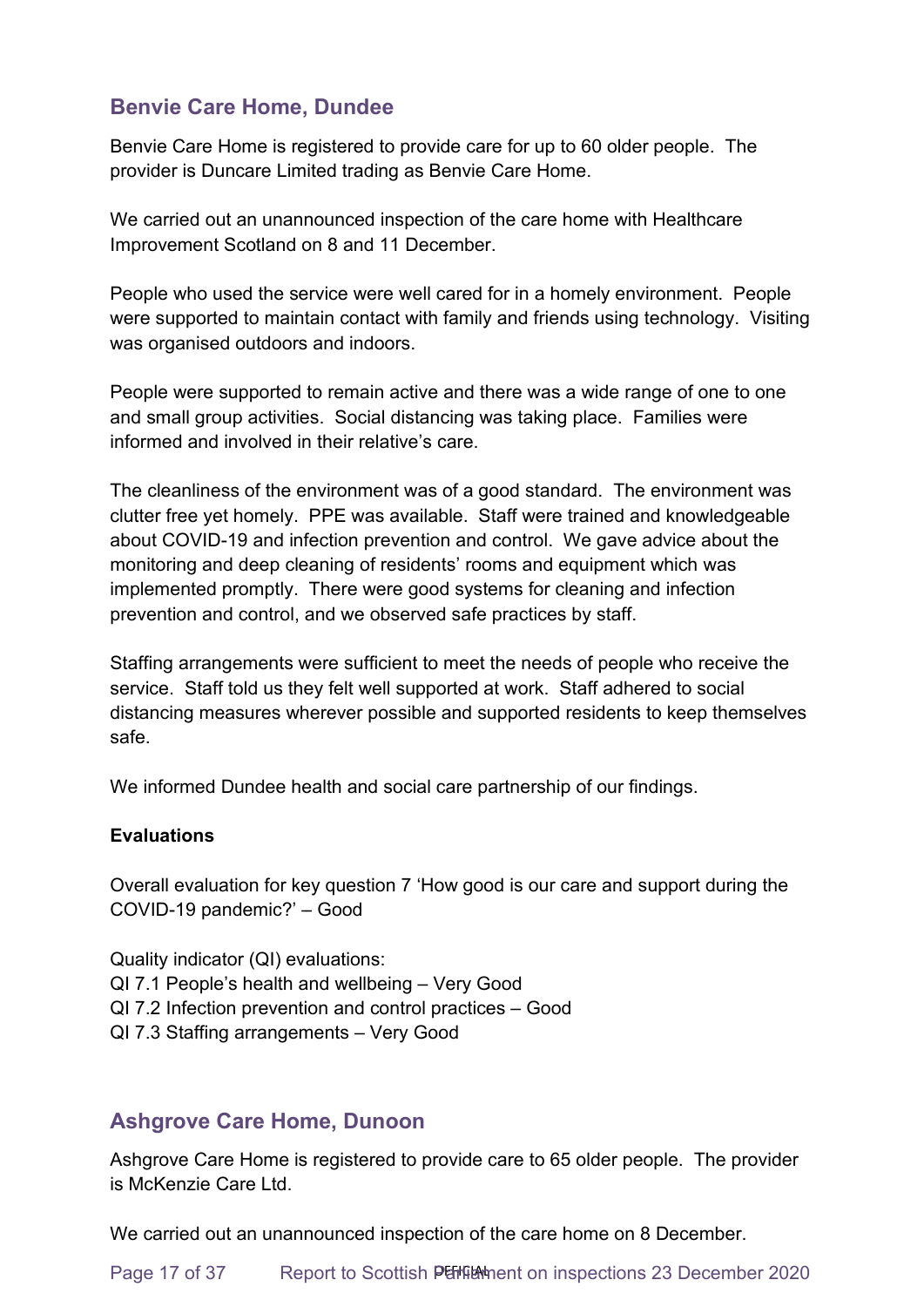People's needs and preferences were well recognised by a stable staff group and the care provided was warm and compassionate. We saw people's health benefitted from increasing links with external healthcare professionals.

Areas around the home had been adapted to support safe social distancing. Individuals who enjoyed the company of others were helped to do so. People isolated or spending time in their rooms received regular wellbeing checks from staff.

We saw there were resources and opportunities for meaningful occupation. People were supported to maintain some contact with friends and family and an adapted internal visiting area was close to completion.

The home was clean and well maintained. There were some storage areas that could be decluttered. Appropriate signage was visible throughout the home and provided important prompts for staff, residents, and essential visitors.

Clearer guidance on the use of some domestic equipment was required to help control the risk of infection. The home was introducing more appropriate waste bins, in line with guidance on the safe disposal of PPE.

Staff were trained and informed about PPE, COVID-19 and infection prevention and control. There were sufficient supplies of PPE although the placement of some PPE was not always close to the point of use.

Staffing levels supported the care needed for people's health and wellbeing.

We informed Argyll and Bute health and social care partnership of our findings.

#### **Evaluations**

Overall evaluation for key question 7 'How good is our care and support during the COVID-19 pandemic?' – Adequate

Quality indicator (QI) evaluations: QI 7.1 People's health and wellbeing – Good QI 7.2 Infection prevention and control practices – Adequate QI 7.3 Staffing arrangements – Good

### **Royston Court, Edinburgh**

Royston Court is a care home registered to provide care to 60 older people. The provider is City of Edinburgh Council.

We carried out an initial inspection of the service on 28 July, the findings of which were outlined in the report laid before parliament on 5 August. This was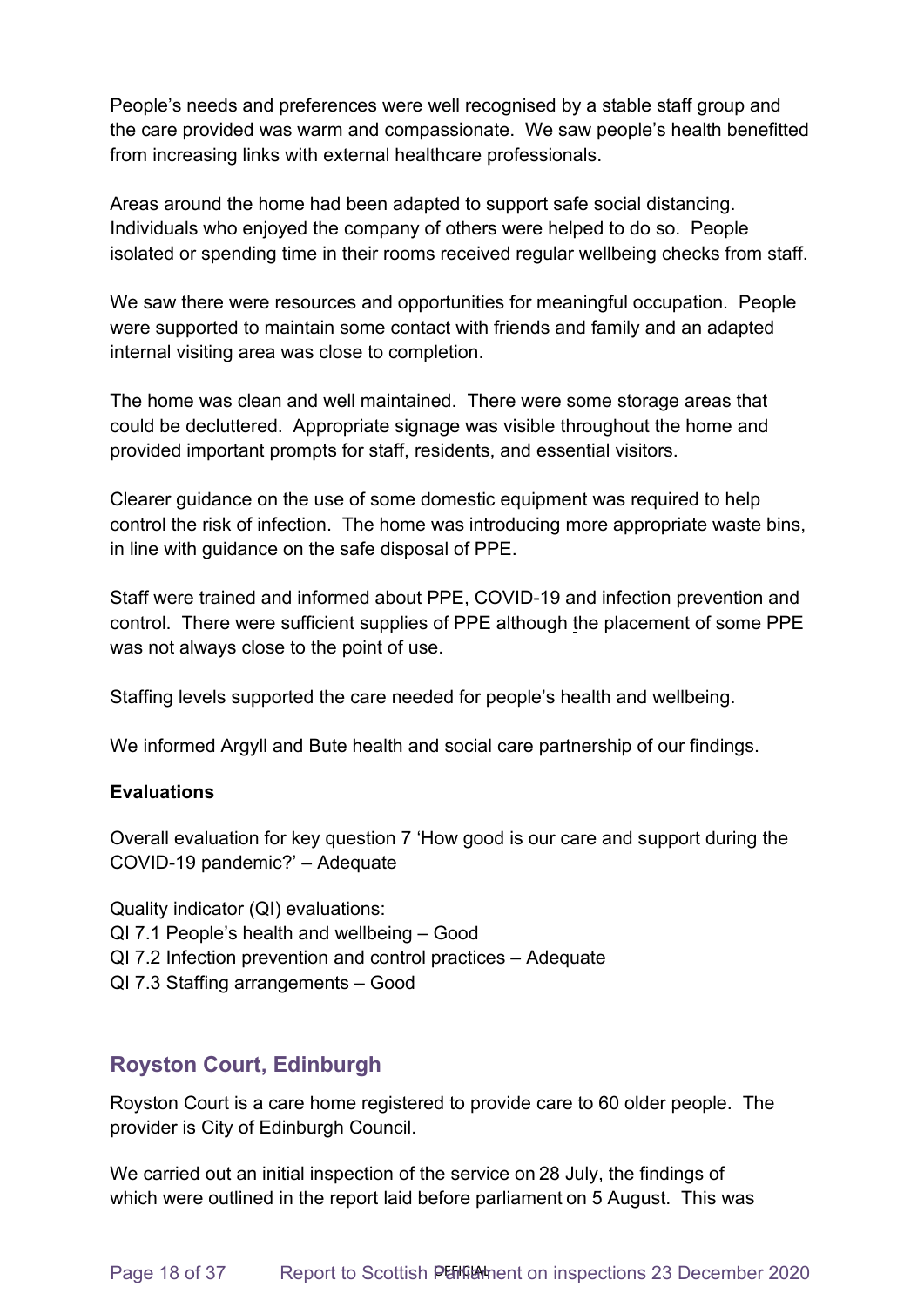followed up by an inspection on 27 August, the findings of which were outlined in the report laid before parliament on 16 September.

We carried out a further inspection on 08 December to follow up on improvements that were required.

From our inspections prior to 8 December, we were concerned about the monitoring of staff practices in relation to PPE, social distancing, a lack of senior staff, a reliance on agency staff and a lack of meaningful activities for people.

When we visited on 08 December, there were improvements in all these areas. Support plans were up to date, regularly reviewed and were reflective of people's current needs. There was greater stability in the staff team, which ensured a consistent approach and benefitted people experiencing care. Senior staff were in post and systems were in place to monitor the correct use of PPE. Where possible, social distancing was practiced in all interactions. Activities were taking place in the home and people had opportunities to socialise with each other. Staff were available to spend time with people socialising in their rooms if this was their preference.

We informed Edinburgh health and social care partnership of our findings.

We reviewed the evaluations for this care home based on our findings at this inspection. The updated evaluations are set out below.

### **Evaluations**

Overall evaluation for key question 7 'How good is our care and support during the COVID-19 pandemic?' – Adequate

Quality indicator (QI) evaluations: QI 7.1 People's health and wellbeing - Adequate QI 7.2 Infection prevention and control practices - Adequate QI 7.3 Staffing arrangements - Adequate

### **Craigie House, Cowdenbeath**

Craigie House is a care home registered to provide care for up to 30 people. The provider is Kingdom Homes Ltd.

We carried out an unannounced inspection of the care home on 10 November with Healthcare Improvement Scotland and issued a serious concern letter to the provider on 10 November. We visited the home with Healthcare Improvement Scotland on the 12 and 16 November 2020 and issued an improvement notice to the provider on 19 November. The findings of this inspection and follow up visits were outlined in the report laid before parliament on 25 November.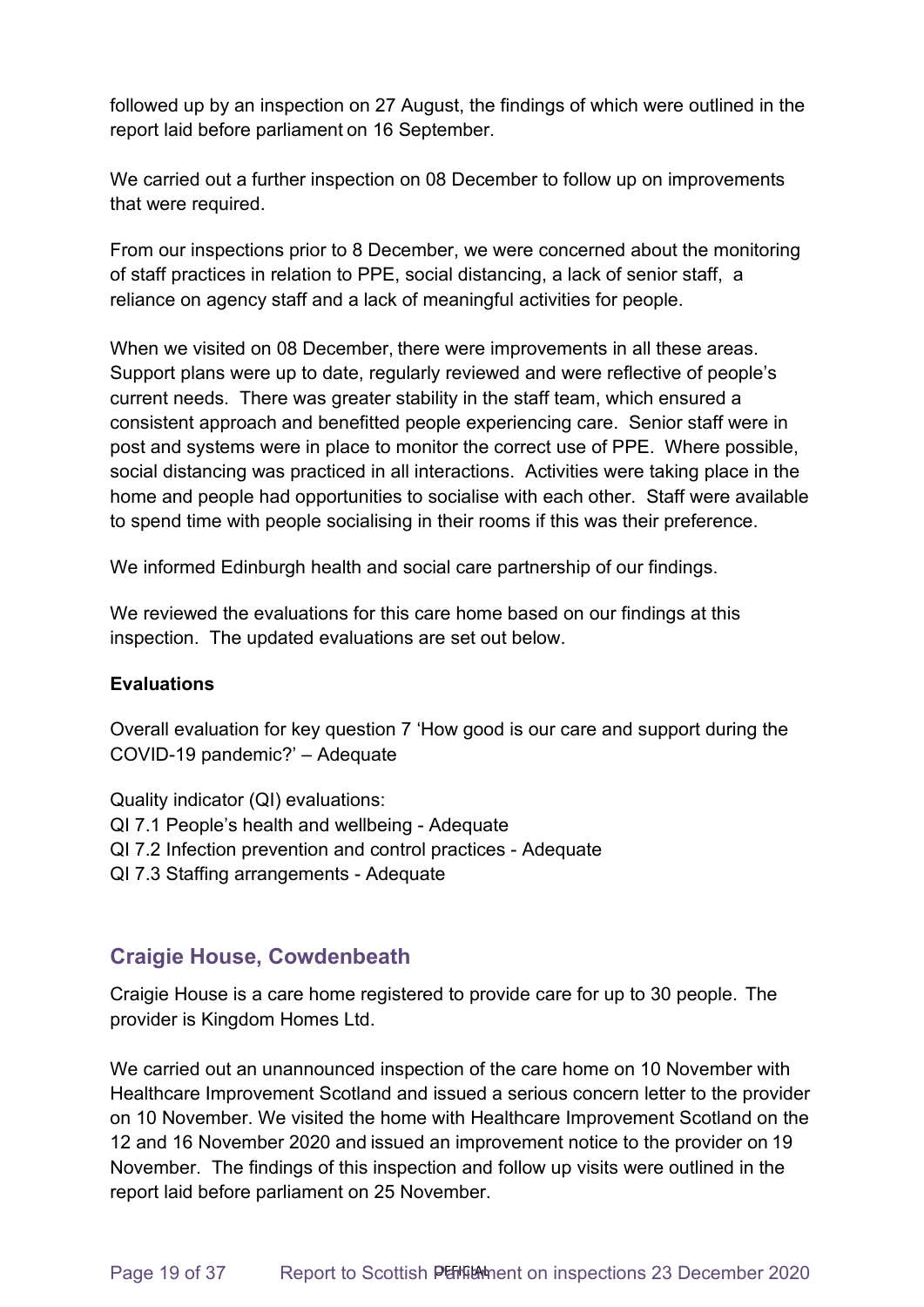We visited the service with Healthcare Improvement Scotland on the 9 December to follow up on the improvements required.

We found all requirements were met. There were sufficient staff, and they were being deployed effectively to meet people's needs. The management of medication had improved. The home and equipment were clean. Some areas had been redecorated and new flooring had been laid. Clinical waste management was also improved. Staff were more confident and knowledgeable in their roles and about infection prevention and control. We found improved leadership and accountability. New systems and processes had been implemented to improve communication and monitor the standard of care provided.

We informed Fife health and social care partnership of our findings.

We will undertake a further visit to monitor the service.

We reviewed the evaluations for this care home based on the improvement at this inspection. The updated evaluations are set out below.

### **Evaluations**

Overall evaluation for key question 7 'How good is our care and support during the COVID-19 pandemic?' – Adequate

Quality indicator (QI) evaluations:

- QI 7.1 People's health and wellbeing Adequate
- QI 7.2 Infection prevention and control practices Adequate
- QI 7.3 Staffing arrangements Adequate

### **Meallmore Lodge, Inverness**

Meallmore Lodge is a care home registered to provide care to 94 older adults or adults with mental health problems. The provider is Daviot Care Ltd.

We carried out an unannounced inspection of the care home on 9 and 10 December.

Care staff were familiar with people's choices and preferences and people experienced warm and compassionate care. Personal plans contained information about people's preferences. They were up to date and reflected people's changing care and support needs. People were supported to maintain contact with family and relatives. Some families felt contact and visiting arrangements could be improved. Visitors were enabled to safely visit when people were at the end of life.

Communal areas were adapted to support people to maintain physical distance. People were spending more time in their bedrooms. Whilst staffing arrangements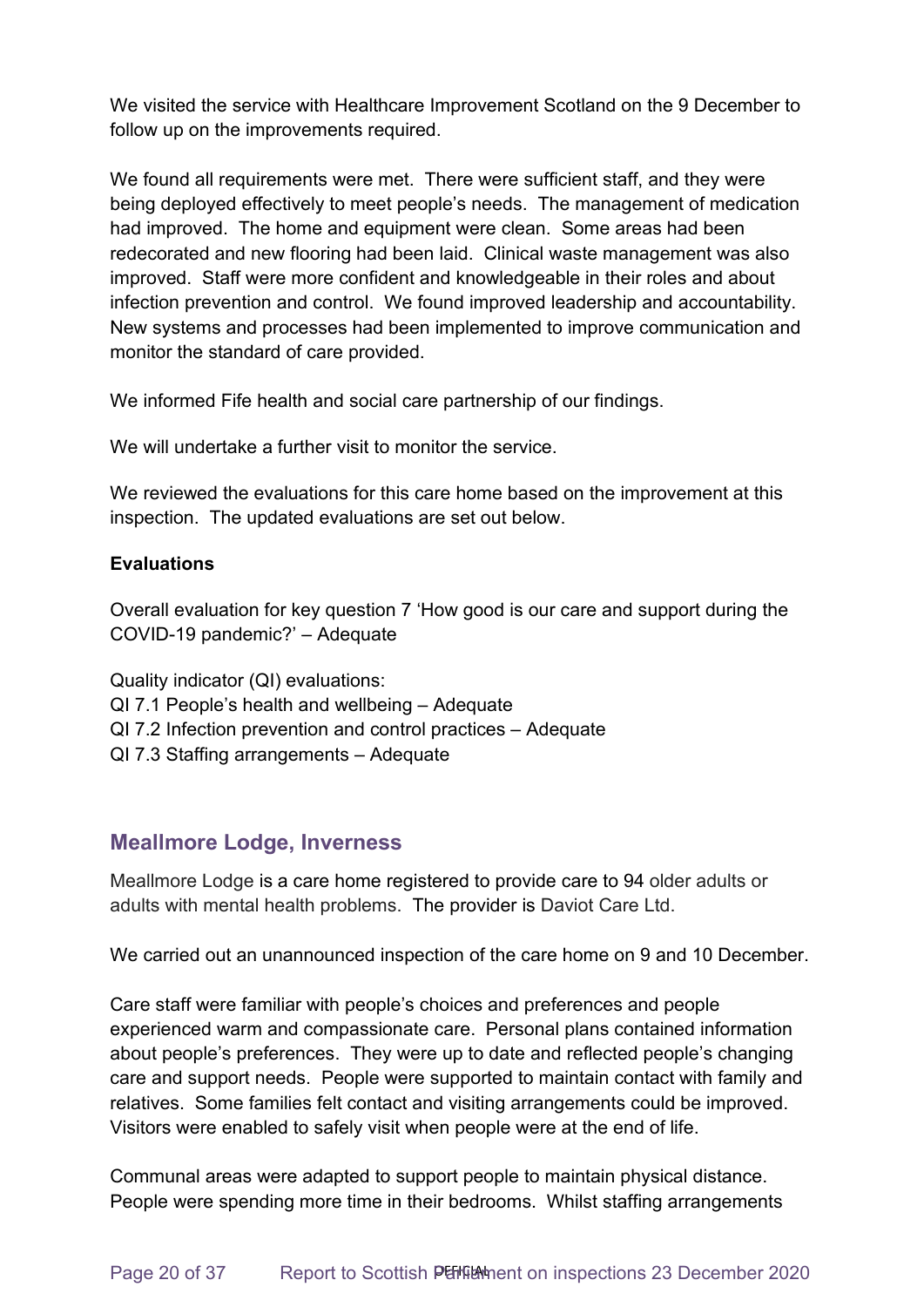were sufficient to meet people's needs, people would benefit from more support to participate in meaningful activities.

The environment was clean and uncluttered with enhanced cleaning schedules in place. Stocks of PPE were good and used appropriately. Senior staff monitored infection prevention and control measures.

Staff received regular training and were knowledgeable about how COVID-19 should be managed. Staff followed safe hand hygiene guidance. Staff testing for COVID-19 was undertaken in line with guidance.

We informed NHS Highland of our findings.

### **Evaluations**

Overall evaluation for key question 7 'How good is our care and support during the COVID-19 pandemic?' – Good

QI 7.1 People's health and wellbeing – Good

- QI 7.2 Infection control practices Good
- QI 7.3 Staffing arrangements Good

### **Hunterhill Care Home, Paisley**

Hunterhill care home is registered to provide a service to 60 older people. The provider is Renfrewshire Council.

We carried out an unannounced inspection of the service on 9 December with Healthcare Improvement Scotland.

Person centred plans contained information about residents needs however they were not up to date, detailed or outcome focussed. Feedback from families was positive and we were told that communication from the service had been good. People who were supported in their rooms did not have up-to-date assessments of risk completed. This was addressed during our visit and restrictions on residents' movement were lifted. The assessment of nutrition and hydration needed to improve and should include the monitoring of food and fluid when necessary.

The home was clean but needed to be decluttered in some areas to allow more effective cleaning. Enhanced cleaning was needed to ensure that frequently touched surfaces were cleaned more often.

Staff were observed to follow guidance about the use of PPE and ample supplies of PPE were located at key points. Laundry was well managed. Some management measures were in place and being developed further to promote improved infection, prevention and control practice.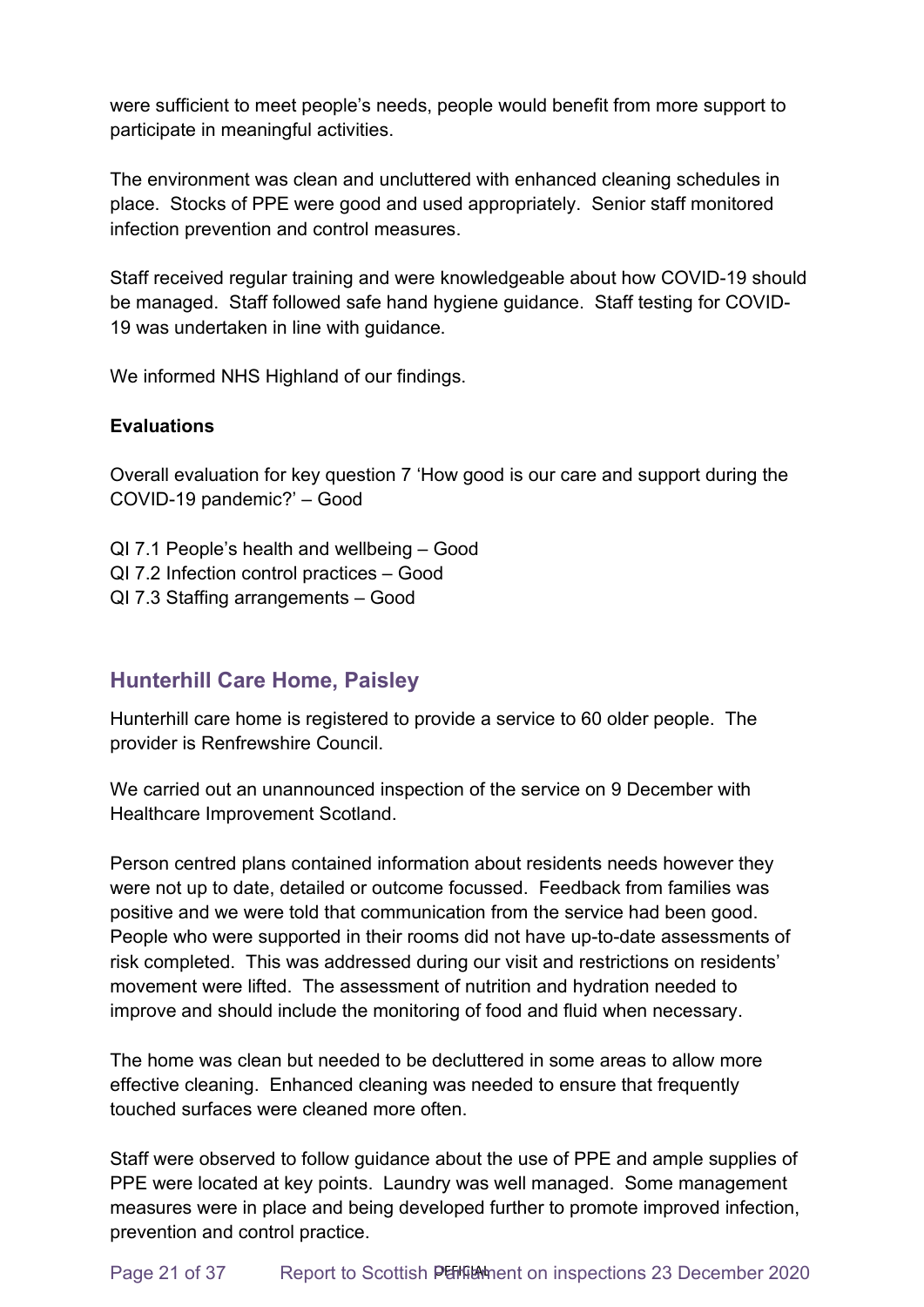Staffing arrangements were sufficient to meet people's needs.

We informed Renfrewshire health and social care partnership of our findings.

#### **Evaluations**

Overall evaluation for key question 7 'How good is our care and support during the COVID-19 pandemic?' – Adequate

Quality indicator (QI) evaluations: QI 7.1 People's health and wellbeing – Adequate QI 7.2 Infection prevention and control practices – Adequate Q1 7.3 Staffing arrangements – Adequate

### **Annan Court, Annan**

Annan Court is a care home registered to provide care to 33 older people. The provider is Annan Court Care Home Limited (Advinia Care Homes Limited).

We carried out an unannounced visit to the care home on 9 December in response to a complaint. We will report on the outcome of the complaint in line with our complaint processes. During this inspection, we assessed the service in relation to infection prevention and control measures.

We identified concerns relating to the cleanliness of the furnishings and equipment used to support people living in the home. We were concerned about the storage and location of PPE within the home. Clinical waste disposal did not comply with current guidance and safe practice was not demonstrated. Staff confirmed there were no refresher courses available about infection prevention and control or the correct wearing of PPE.

Some attempts were made to support social distancing however, this was limited.

We informed Dumfries and Galloway health and social care partnership of our concerns.

We will undertake a further visit to monitor improvements.

### **Evaluations**

Overall evaluation for key question 7 'How good is our care and support during the COVID-19 pandemic?' – Unsatisfactory 

Quality indicator (QI) evaluations:

QI 7.2 Infection prevention and control practices – Unsatisfactory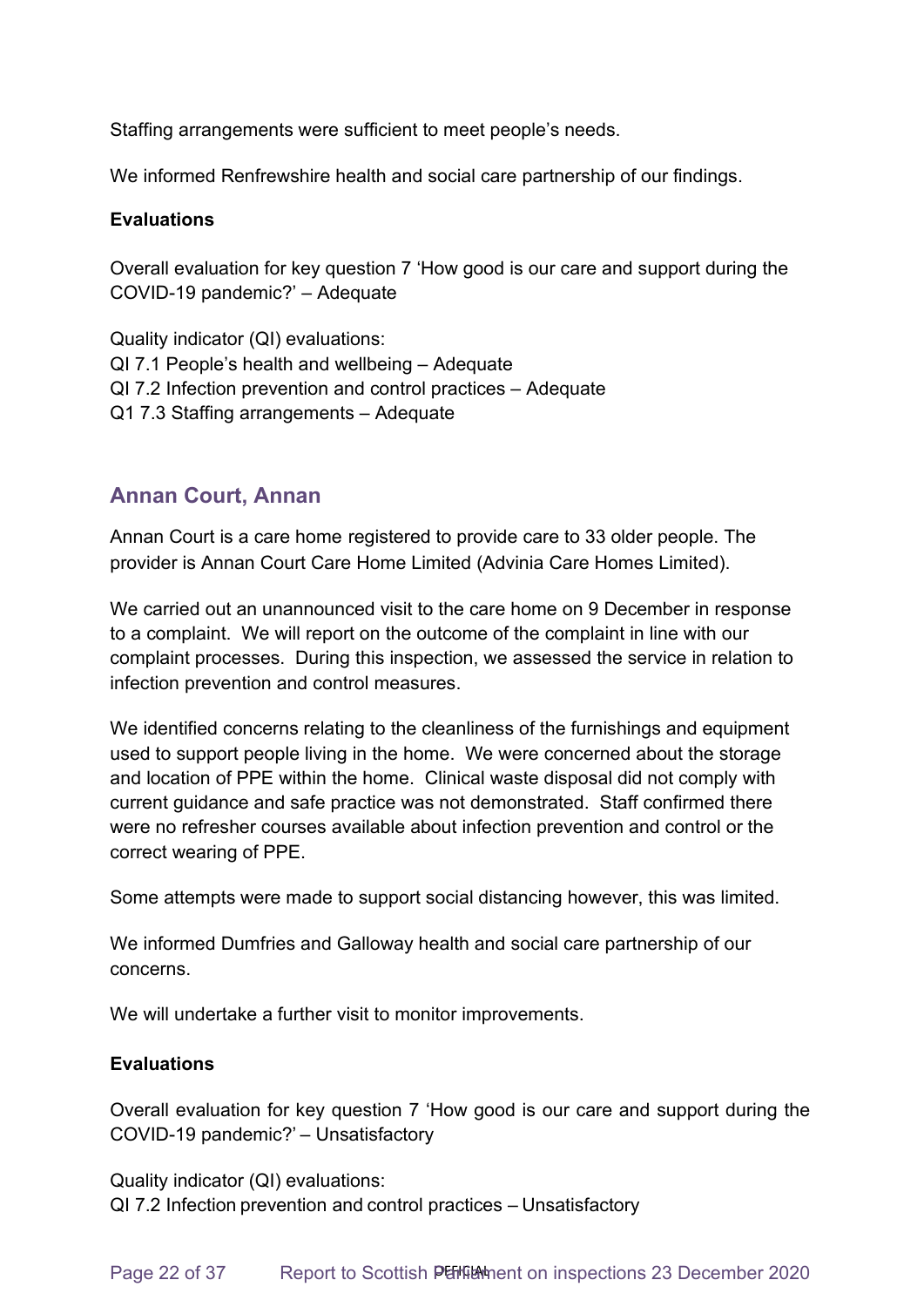# **Alford Service, Alford**

Alford Service care home is registered to provide care to 12 older people. The provider is The Richmond Fellowship Scotland Limited.

We carried out a COVID-19 focussed inspection of the service on 15 October, the findings of which were outlined in the report laid before parliament on 28 October. We completed a further inspection on 09 December to follow-up on the improvements identified and to consider one additional question about people getting the right service for them.

People living in the care home were happy with the support they received. Staff knew people well and took appropriate action when people were unwell. Visiting for relatives and friends had been adapted to follow COVID-19 guidelines and people were supported with activities in their home. Care plans and the medication system were clear and easy to follow.

The home was uncluttered and clean. There were improvements in the availability and storage of PPE, which was easily reached and used appropriately.

Staff had received training and were knowledgeable about infection prevention and control and COVID-19. There were hand washing and drying facilities throughout the home and staff used these and alcohol rub effectively. Progress had been made on monitoring and assessing staff competency in how they apply their learning and knowledge in relation to infection prevention and control.

There were sufficient staff to meet people's needs, and a staffing contingency plan was in place.

We informed Aberdeenshire health and social care partnership of our findings.

We have reviewed the evaluations for this care home based on the improvements at this inspection. The updated evaluations are set out below.

### **Evaluations**

Overall evaluation for key question 7 'How good is our care and support during the COVID-19 pandemic?' – Good

Quality indicator (QI) evaluations: QI 7.1 People's health and wellbeing - Good QI 7.2 Infection prevention and control practices - Good QI 7.3 Staffing arrangements - Good

Additional evaluations from this inspection (non-COVID QIs):

QI 1.3 People are getting the right service for them - Adequate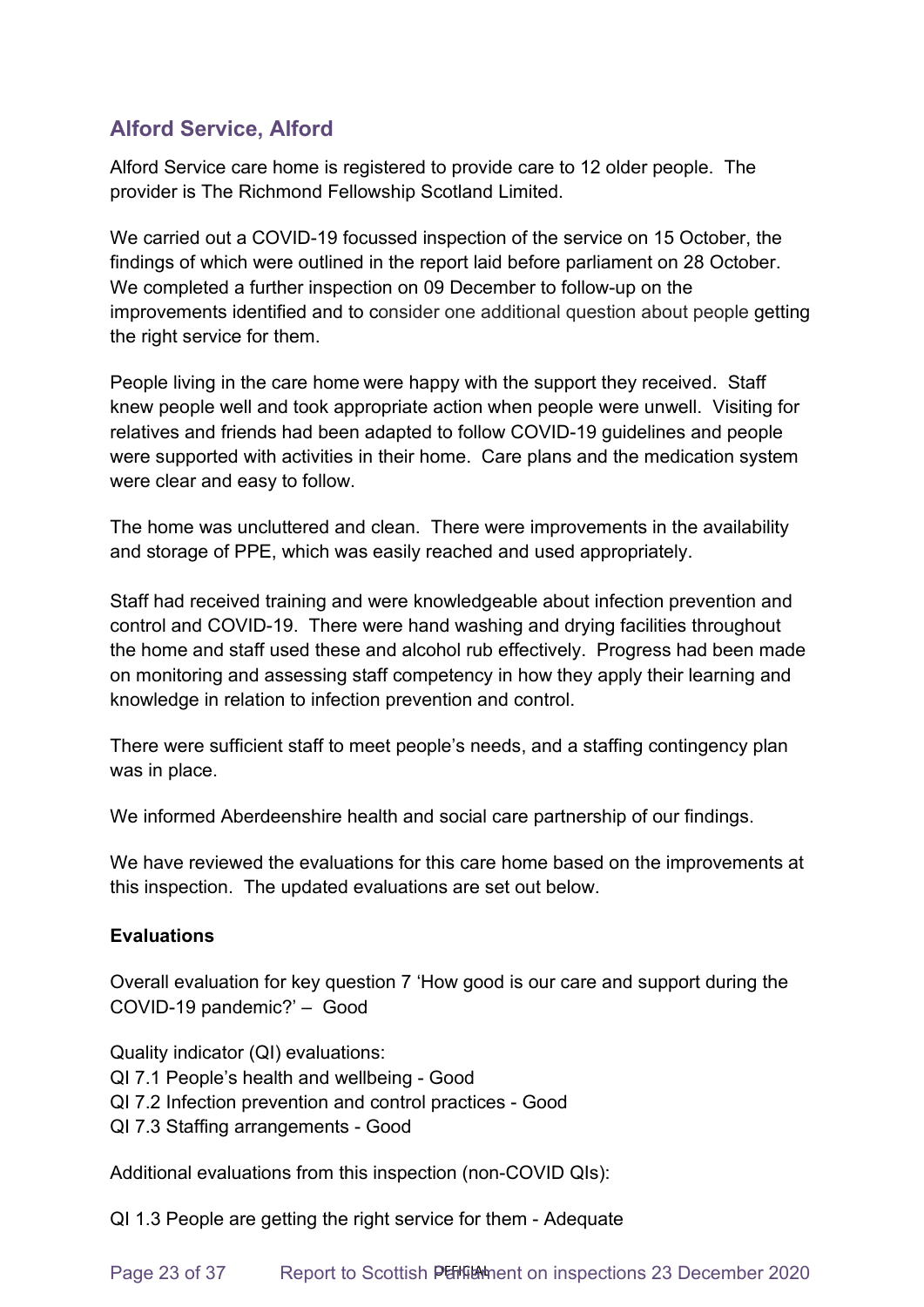# **Glenhelenbank Residential Home, Perth**

Glenhelenbank Residential Home is a care home registered to provide care to 13 older people. The provider is Glenhelenbank Residential Home.

We carried out an initial inspection on 1 July with Healthcare Improvement Scotland, the findings of which were outlined in the report laid before parliament on 8 July. We made another visit on 24 September and reported our findings in the parliamentary report of 14 October. We were concerned about quality assurance, infection prevention and control and staff training.

We carried out a further inspection on 10 December to follow up on the improvements required. We found limited progress had been made in key areas.

People were supported to maintain contact with their families and friends through technology. While staff cared for people with kindness and compassion, limited staffing levels impacted significantly on the wellbeing of people.

Some staff had insufficient knowledge around infection prevention and control. There were adequate supplies of PPE, however this was not always used, or disposed of, in line with best practice.

There were plans to refurbish and decorate the home. Bedrooms and communal areas required decluttering to aid effective cleaning. There were insufficient cleaning systems and staff were unaware of the products and solutions that should be used. Low staffing levels did not allow for enhanced cleaning schedules.

Quality assurance processes needed significant improvement and were not robust. Staff practice was not audited to ensure compliance with best practice.

Due to the lack of progress with previous requirements and our findings at this visit, we issued an improvement notice which detailed actions that the home must take.

We informed Perth and Kinross health and social care partnership of our findings and they have agreed to provide support to the home.

We will undertake a further visit to follow up on the requirements made.

### **Evaluations**

Overall evaluation for key question 7 'How good is our care and support during the COVID-19 pandemic? – Unsatisfactory

Quality indicator (QI) evaluations: Q1 7.1 People's health and wellbeing - Weak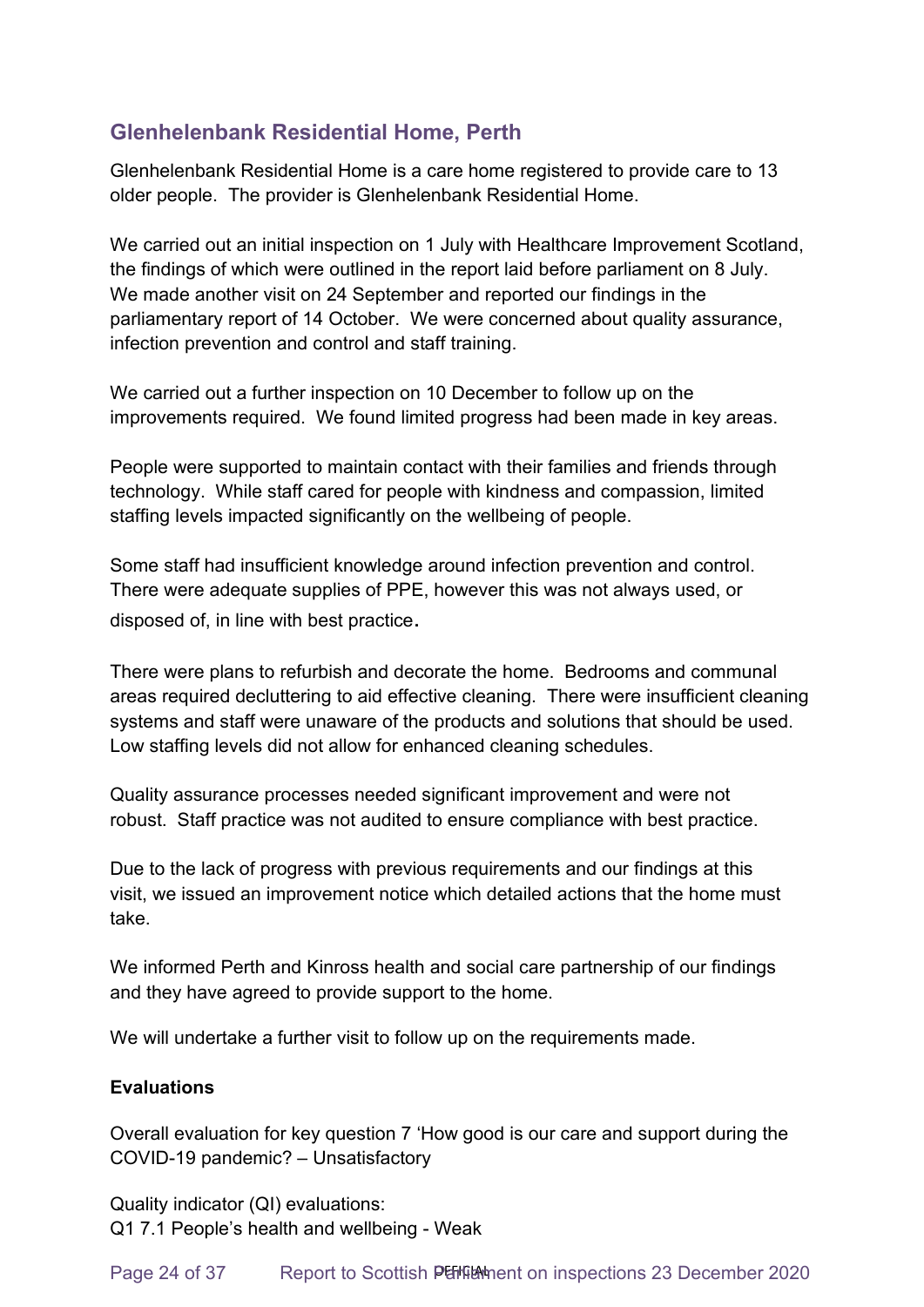- Q1 7.2 Infection prevention and control practices Unsatisfactory
- Q1 7.3 Staffing arrangements Unsatisfactory

### **Balhousie Huntly, Huntly, Aberdeenshire**

Balhousie Huntly care home is registered to provide care to 65 older people. The provider is Balhousie Care Limited.

We carried out an initial inspection of the service on 23 September with Healthcare Improvement Scotland, the findings of which were outlined in the report laid before parliament on 14 October. We completed a further visit to the home on 10 December to follow up on the improvements that were required regarding infection control practices, staff training and access to information and guidance on COVID-19.

We saw that improvements had been made to infection prevention and control systems and practices in the service. Staff had received updated training and we observed improved staff practice with regard to handwashing and the correct use of PPE.

Cleaning schedules and increased cleaning of frequently touched areas were in place and the home appeared clean. The management of laundry was safe and in line with guidance. Clinical waste management had improved due to additional clinical waste bins being provided.

We informed Aberdeenshire health and social care partnership of our findings.

We reviewed the evaluations for this care home based on the improvement at this inspection. The updated evaluations are set out below.

### **Evaluations**

Overall evaluation for key question 7 'How good is our care and support during the COVID-19 pandemic?' – Adequate

Quality indicator (QI) evaluations:

- QI 7.1 People's health and wellbeing Adequate
- QI 7.2 Infection prevention and control practices Adequate
- QI 7.3 Staffing arrangements – Adequate

### **Mossvale Care Home, Glasgow**

Mossvale care home is registered to provide care to 61 older people. The provider is Mossvale Care Home Limited.

We carried out an unannounced inspection of the care home on 10 December.

Page 25 of 37 Report to Scottish Perture on inspections 23 December 2020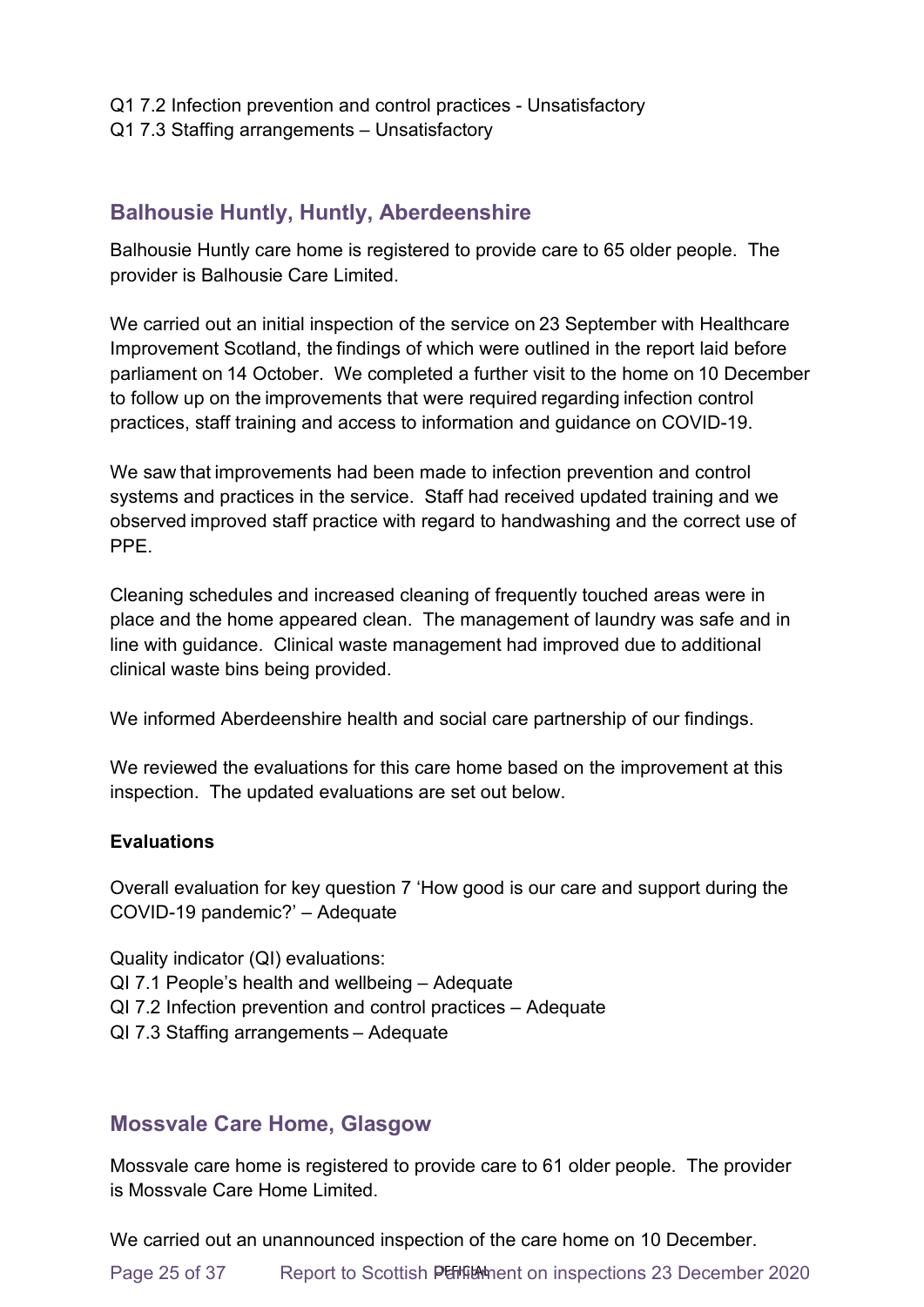People living in the home were supported by staff who were kind and friendly and treated them with respect. People were able to move around the home and were encouraged to maintain social distancing.

People connected with their friends and family via window visits and using technology. Plans were in place to support indoor visiting in line with current guidance. Feedback from relatives was positive and they were kept informed about any changes to their relative's health and wellbeing. Staff provided a range of group and individual activities and there were opportunities for people to take fresh air and exercise in the grounds and gardens.

The service was working closely with local health protection staff which resulted in very good practice in infection prevention and control. Enhanced cleaning schedules were in place to reduce the risk of infection from COVID-19. The home was very clean, bright, and fresh. The environment was clutter-free yet homely. Work had taken place to refurbish the environment on the first floor. All staff, including housekeepers and laundry workers, were very knowledgeable and worked hard to follow guidance and ensure robust practice in relation infection prevention and control.

Staff had good access to PPE and had recently undertaken training in infection prevention and control. We observed good systems and good working practice. Staffing levels were sufficient to provide the care needed for people's health and wellbeing.

We informed Glasgow City health and social care partnership of our findings.

### **Evaluations**

Overall evaluation for key question 7 'How good is our care and support during the COVID-19 pandemic?' – Good

Quality indicator (QI) evaluations: QI 7.1 People's health and wellbeing - Good QI 7.2 Infection prevention and control practices – Very Good QI 7.3 Staffing arrangements – Good

### **Mavisbank, Bishopbriggs**

Mavisbank is a care home registered to provide care for up to 45 older people and 15 younger people who have a physical disability or sensory impairment. The provider is HC-One Ltd.

We carried out an initial unannounced inspection of the care home between 22 and 26 October with Healthcare Improvement Scotland. We carried out a further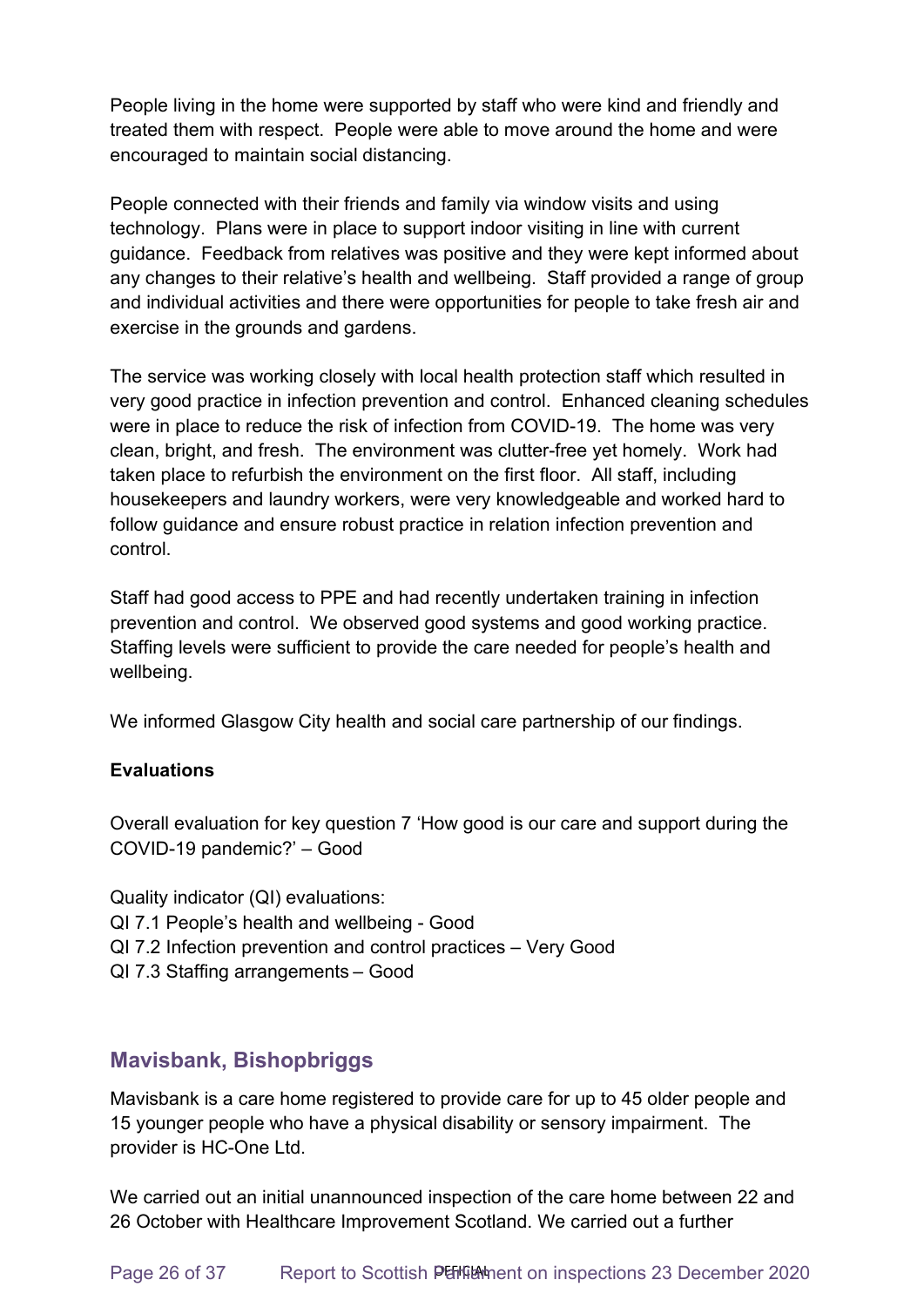inspection on 17 November and found little evidence of progress on requirements made. We issued a letter of serious concern on 18 November, requiring immediate action in relation to infection prevention and control. We visited the service again on 23 November to follow up on the letter of serious concern and found progress made in relation to most of the requirements. Our findings of these inspections were outlined in the reports laid before parliament on 11 November and 9 December.

On 10 December, we undertook a further follow up inspection with Healthcare Improvement Scotland. We found significant progress had been made by the service.

The environment was clutter-free and clean. Equipment was clean. Staff were confident and competent in infection prevention and control and followed the appropriate guidance. Laundry was handled and stored appropriately. Management had introduced measures to support staff and ensure ongoing acceptable standards of infection control. Progress was made to meet three of four requirements made. There is one outstanding requirement for the service in relation to care planning and recording. We will follow-up on outstanding requirements.

We informed East Dunbartonshire health and social care partnership of our findings.

We will undertake a further visit to monitor progress.

#### **Evaluations**

This was a follow-up inspection. We did not change the service evaluations.

### **Thornlea Nursing Home, Loanhead**

Thornlea Nursing Home is a care home registered to provide care for up to 33 older people. The service is operated by Thornlea Nursing Homes Limited.

We carried out an unannounced inspection on 10 December 2020 with Healthcare Improvement Scotland.

An application has been made under Section 65 of the Public Services Reform (Scotland) Act 2010 to the Sheriff Court at Edinburgh, seeking cancellation of the service's registration.

The inspection report will be published on conclusion of the court proceedings.

### **Inchmarlo House, Banchory**

Inchmarlo House is registered to provide care to 52 older people. The provider is Skene Enterprises (Aberdeen) Limited.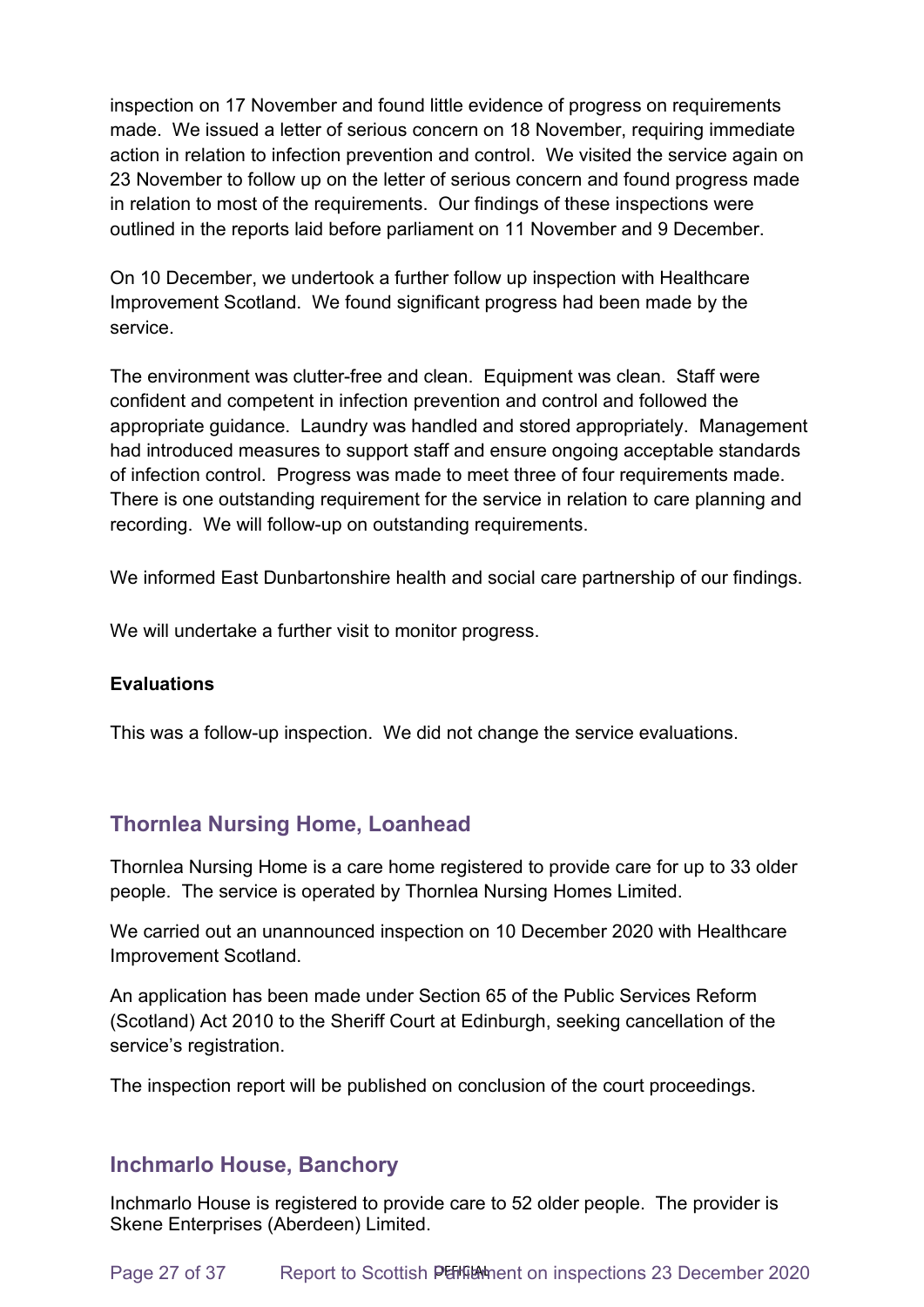We carried out an unannounced inspection of the care home on 14 December with Healthcare Improvement Scotland.

Feedback from some families was that they did not feel well informed about their relative's care. People were not supported to maintain contact with family and friends.

Staff responded to changes in people's physical health and sought involvement from health colleagues. There was very limited interaction between staff and residents. The focus was on delivering essential care, impacting on meeting people's individual needs in relation to specialist diets, stress and distress and falls prevention. The support plans were ineffective, and people's choices, wishes and preferences were not met.

Improvements were being made in infection prevention and control. Staff were trained in infection prevention and control and we saw people wear PPE appropriately. Issues remain around laundry, some staff practice, cleaning of equipment, staff changing facilities and cleaning schedules.

There were enough staff to care for people, but there was an absence of effective leadership and a lack of understanding around roles and responsibilities. The health and social care partnership was supporting the home with leadership.

We informed Aberdeenshire health and social care partnership of our findings and concerns.

We will undertake a further visit to monitor progress.

#### **Evaluations**

Overall evaluation for key question 7 'How good is our care and support during the COVID-19 pandemic?' - Weak

Quality indicator (QI) evaluations: QI 7.1 People's health and wellbeing – Weak QI 7.2 Infection prevention and control practices - Weak QI 7.3 Staffing arrangements – Weak

### **Applecross Nursing Home, Glasgow**

Applecross Nursing Home is a care home registered to provide care for 22 older people and up to 60 younger residents with physical and sensory impairments. The provider is Applecross Nursing Home Limited.

We carried out an initial inspection of the service on 19 November with Healthcare Improvement Scotland, the findings of which were outlined in the report laid before parliament on 9 December. We completed a further visit to the home on 14 December with Healthcare Improvement Scotland to follow up on the improvements required.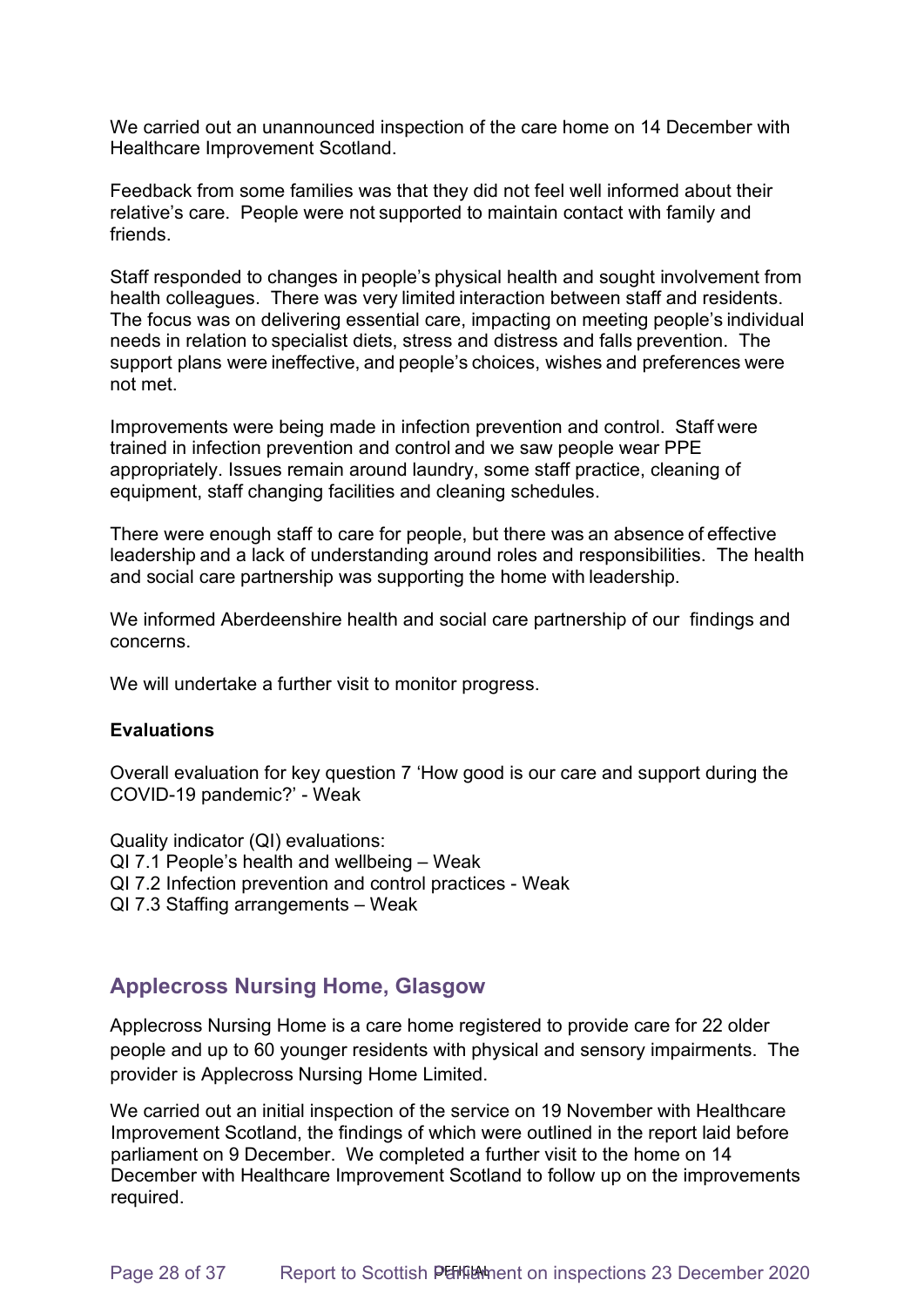We saw progress in relation to the support for staff in terms of the training for staff to support people with complex needs, and the specialist re-usable equipment needed to keep people safe.

We found staff were not consistent in following good infection control and prevention practices, particularly in the cleaning of care equipment.

Environmental and care audits had been further developed. However, this required further work to identify areas that needed improvement to effect positive change.

We informed Glasgow City health and social care partnership of our findings.

We will undertake a further visit to monitor progress

#### **Evaluations**

This was a follow-up inspection. We did not change the service evaluations.

### **Grandview Nursing Home, Grantown-on-Spey**

Grandview Nursing Home is a care home registered to provide care to 45 older people. The provider is Grandview House Ltd. 

We carried out an initial inspection of the service on 28 October with Healthcare Improvement Scotland, the findings of which were outlined in the report laid before parliament on 11 November. 

We carried out a follow-up inspection at this care home on 14 December to follow up on identified areas of concern regarding the management of laundry, clinical waste and staff uniforms, staff knowledge and understanding of infection prevention and control and care plans.

When we visited on 14 December, we found improvements in relation to key infection prevention and control issues. Most staff had completed training about infection prevention and control and the management of COVID-19. Training had provided staff with the knowledge and competence to manage within a potential outbreak. Staff were managing their uniforms in line with guidance. Laundry and clinical waste were also being managed in line with guidance.

Whilst some people's health and care needs had been reviewed, potential improvements will be evaluated at future visits. Care plans did not provide sufficient detail to enable staff to fully meet people's health and care needs.

We informed NHS Highland of our findings 

We will undertake a further visit to monitor progress.

We reviewed the evaluations for this care home based on the improvement at this inspection. The updated evaluations are set out below.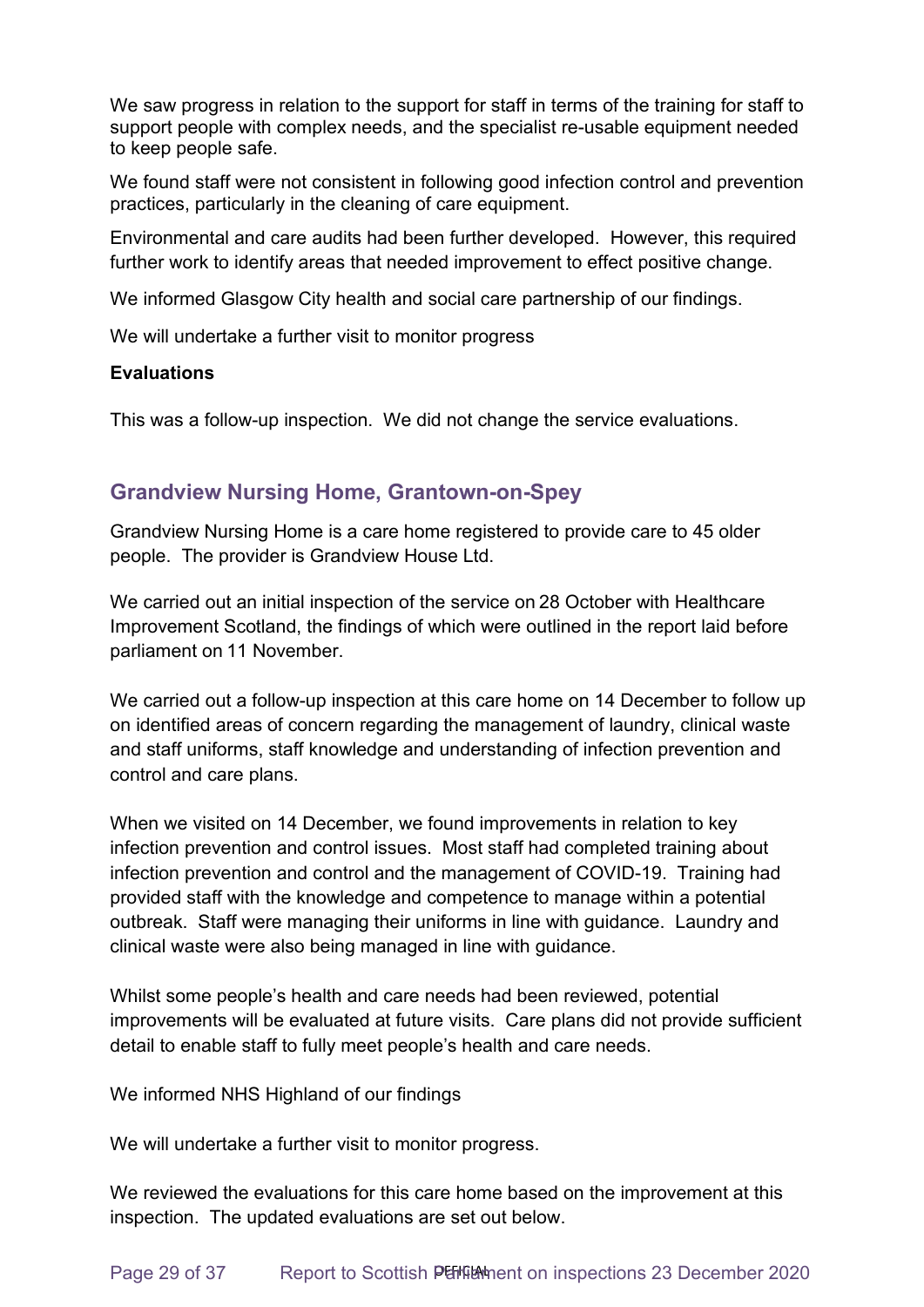### **Evaluations**

Overall evaluation for key question 7 'How good is our care and support during the COVID-19 pandemic - Adequate

Quality indicator (QI) evaluations: QI 7.1 People's health and wellbeing – Adequate QI 7.2 Infection prevention and control practices – Adequate QI 7.3 Staffing arrangements – Adequate

# **Abbeydale Court Care Centre, Hamilton**

Abbeydale Court Care Centre is a care home registered to provide care to 109 older people. This registration includes up to 10 places for adults aged 50 years and above with care needs associated with ageing. The provider is Abbey Healthcare (Hamilton) Limited.

We carried out an initial inspection of the service on 27 October, the findings of which were outlined in the report laid before parliament on 11 November. We completed a further visit to the home on 15 December to follow up on improvements required in relation to infection prevention and control and training.

Good training and induction was provided, staff were knowledgeable about the guidance on infection prevention and control and their responsibilities in relation to people who were in isolation. PPE was available at the point of use, practice and storage were good. The home was clean, care equipment was clean and mattress audits were taking place.

The home had cleaning products available, in line with guidance, and most staff had a good awareness of these."

We informed South Lanarkshire health and social care partnership of our findings.

We reviewed the evaluations for this care home based on the improvement at this inspection. The updated evaluations are set out below.

### **Evaluations**

Overall evaluation for key question 7 'How good is our care and support during the COVID-19 pandemic?' – Good

Quality indicator (QI) evaluations: QI 7.1 People's health and wellbeing – Good QI 7.2 Infection prevention and control practices – Good QI 7.3 Staffing arrangements – Good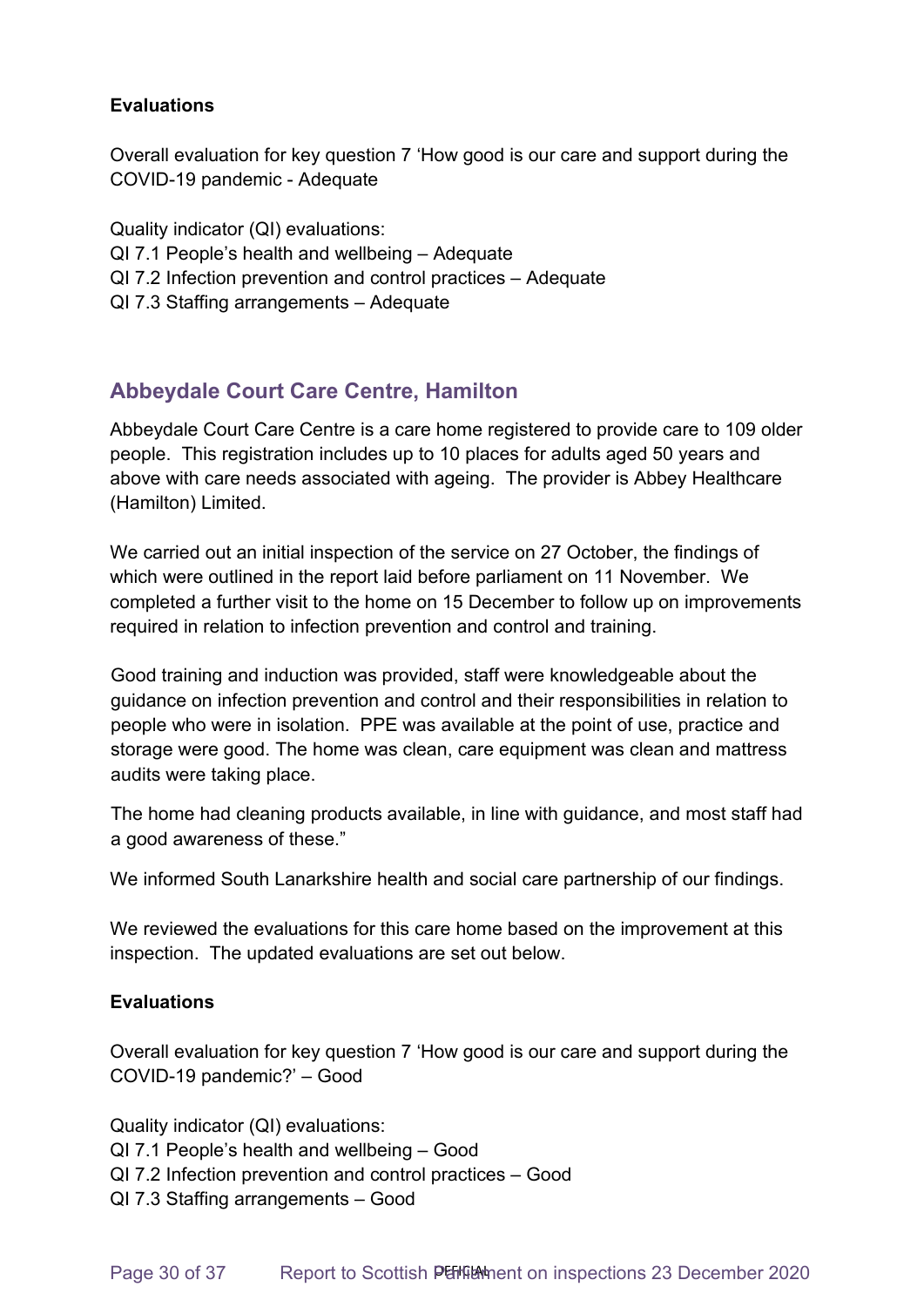# **Caledonian Court Care Home, Falkirk**

Caledonian Court Care Home is registered to provide care to 72 older people. The provider is Care UK Limited.

We carried out an initial inspection of the service on 9 and 10 November with Healthcare Improvement Scotland, the findings of which were outlined in the report laid before parliament on 25 November. We completed a further visit to the home on 15 December to follow up on the improvements that were required.

When we visited on 15 December, we found improvements had been made. Good standards of infection control practice had been implemented. The home had some refurbishments completed and the home was clean and tidy. Staff had received training and were knowledgeable about COVID-19, the use of PPE and infection prevention and control. Personal plans had been reviewed and were more personcentred.

We informed Forth Valley health and social care partnership of our findings.

This was a follow-up inspection. We did not change the service evaluations.

### **Roselea House, Cowdenbeath**

Roselea House care home is registered to provide care to 20 older people. The provider is Kingdom Homes Ltd.

We carried out an unannounced inspection of the care home on 15 December.

People living in the home were supported to stay both physically and mentally well and were able to have regular contact with family and friends. The home had put in place appropriate measures to maintain social distancing as well as support for people to move around safely. The staff team was responsive to peoples' wellbeing needs and there was good evidence of linking with external agencies. When we checked medication records, we found that it was not always clear that people had received all their required medication and improvements were necessary.

We found the home was clean, tidy, and well maintained. Care equipment was clean. The home should ensure that cleaning products are available and in line with guidance. PPE supplies were good and available for staff throughout the home. The home had developed systems to audit infection control measures and staff practice such as hand washing. Senior staff regularly observed staffs' use of PPE. There was a good level of staff on duty to meet peoples' needs. Staff told us that the staffing levels were good, and this allowed them to spend time with residents.

We informed Fife health and social care partnership of findings.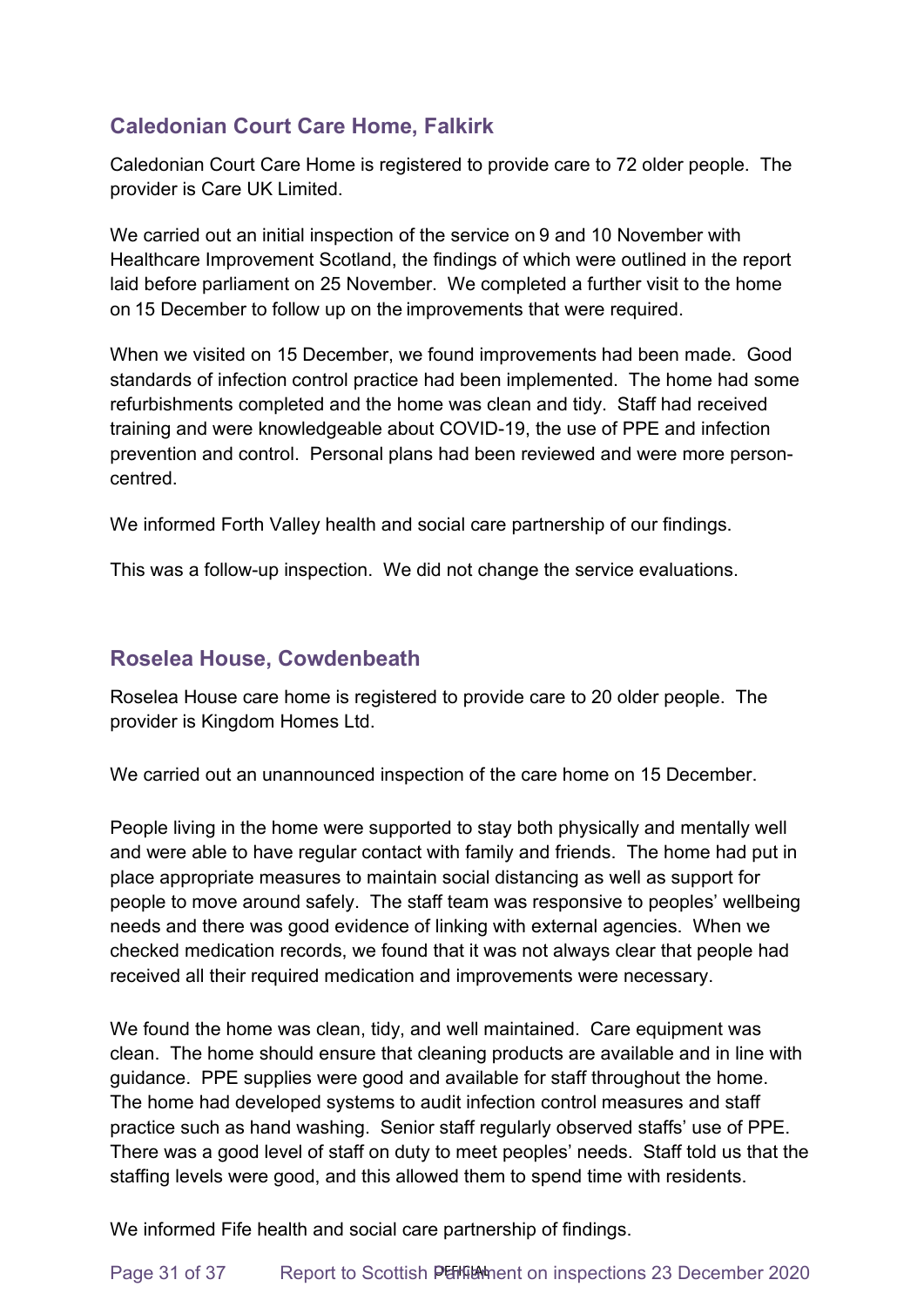We will undertake a further visit to monitor progress where improvements were necessary.

#### **Evaluations**

Overall evaluation for key question 7 'How good is our care and support during the COVID-19 pandemic?' – Adequate

Quality indicator (QI) evaluations: QI 7.1 People's health and wellbeing - Adequate QI 7.2 Infection prevention and control practices - Adequate QI 7.3 Staffing arrangements - Good

### **Kingsacre Luxury Suites, Clydebank**

Kingsacre Luxury Suites is a care home registered to provide care to 66 older people. The provider is Kingsacre Care Limited, part of the Care Concern Group.

We carried out an initial inspection of the service on 16 September with Healthcare Improvement Scotland, the findings of which were outlined in the report laid before parliament on 30 September.

We completed an unannounced follow-up inspection of the home on 15 December.

We observed caring and compassionate interactions between staff and residents. Regular activities were organised to stimulate residents. Social distancing was promoted, and residents were encouraged to use lounge areas or their bedroom to have meals according to their personal preferences. The service had re-designed one of their ground-floor rooms to safely accommodate indoor visits, which were due to start soon.

Most staff had received nutrition training which ensured food and fluid charts were completed when needed. There was no improvement to personal plans. An audit system was not fully implemented.

Most improvements about infection control had been implemented. We found improvement in staff changing and break facilities to reduce the risk of infection. All areas were clean and domestic staff were knowledgeable about required cleaning products. There was good information about the correct use of PPE. Reminders about handwashing and the use of alcohol-based hand gels would be useful.

The systems and processes for evaluating and setting safe and effective staffing levels needs improved.

We informed West Dunbartonshire health and social care partnership of findings and they have agreed to provide support to the home.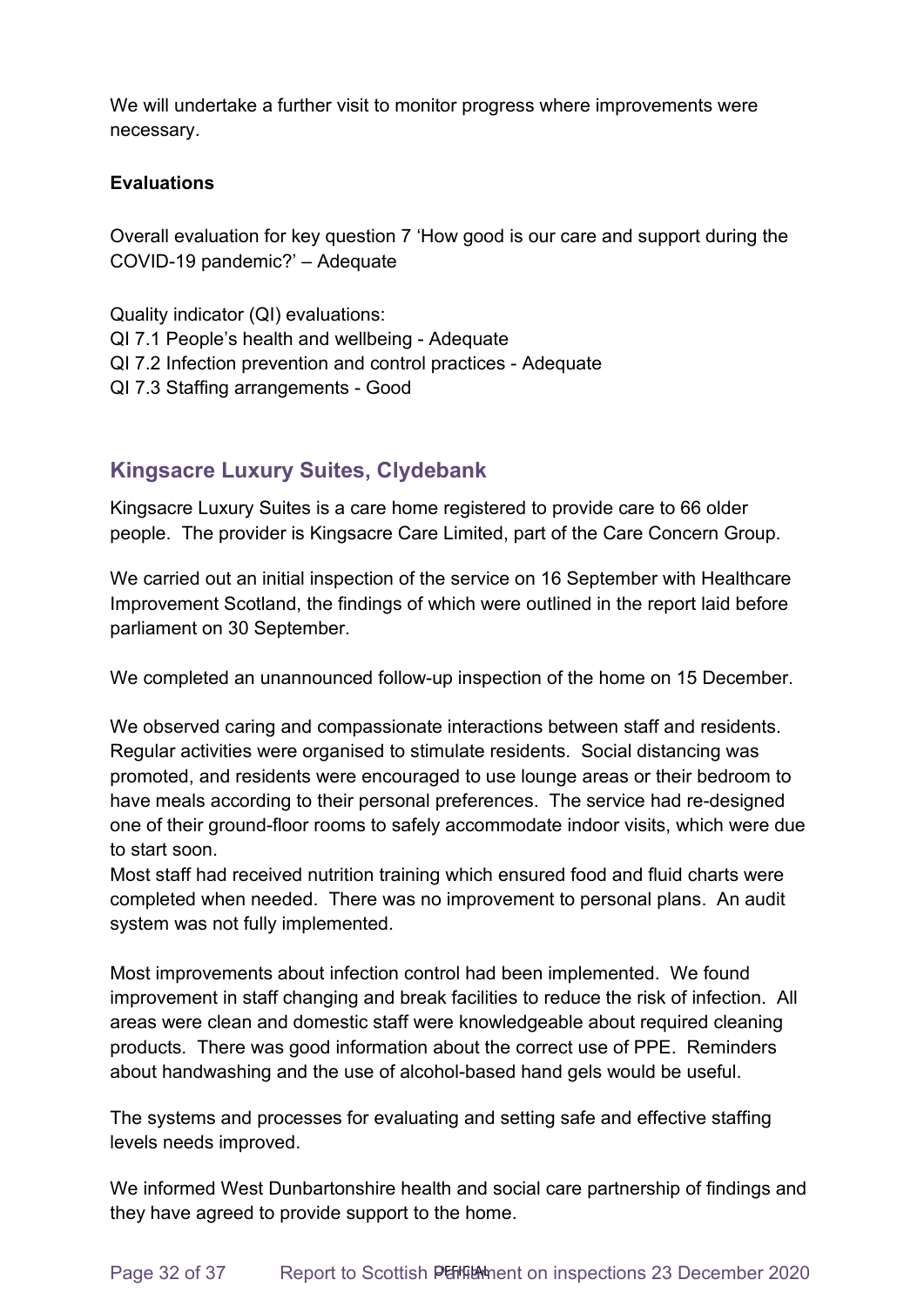We will undertake a further visit to monitor progress.

#### **Evaluations**

This was a follow-up inspection. We did not change the service evaluations.

### **Beechmount, Johnstone**

Beechmount is a care home registered to provide care to eight adults with learning disabilities. The provider is Voyage 1 Limited.

We carried out an unannounced inspection of the care home on 26 and 27 October, the findings were outlined in the report laid before parliament on 11 November.

We visited on 15 December to follow up on concerns about care and support, activities, nutrition, and staffing arrangements.

We found there were improvements in people's activities and stimulation. These were well documented in care plans that had been reviewed. Menu planners had improved and demonstrated that people's food was of greater variety and quality. The service had worked closely with partner agencies to develop their understanding of dietary needs.

There was good practice around infection prevention and control, with appropriate supplies of PPE and clear signage for staff and visitors to follow. There was an enhanced cleaning schedule and the home appeared clean and tidy throughout.

Management had started to improve staff development and communication. There were more frequent and better-quality team meetings and planned training. There was support from other agencies to this service.

We shared our findings with Renfrewshire health and social care partnership and they will continue to provide support to the home. 

#### **Evaluations**

This was a follow-up inspection. We did not change the service evaluations.

### **Jenny's Well, Paisley**

Jenny's Well care home is registered to provide care to 54 older people. The provider is Royal Blind Asylum and School Trading as Sight Scotland.

We carried out an unannounced inspection of the care home on 3 November with Healthcare Improvement Scotland, the findings of which were outlined in the report laid before parliament on 25 November. We issued a serious letter of concern to the provider on 4 November, which detailed immediate action that the home must take in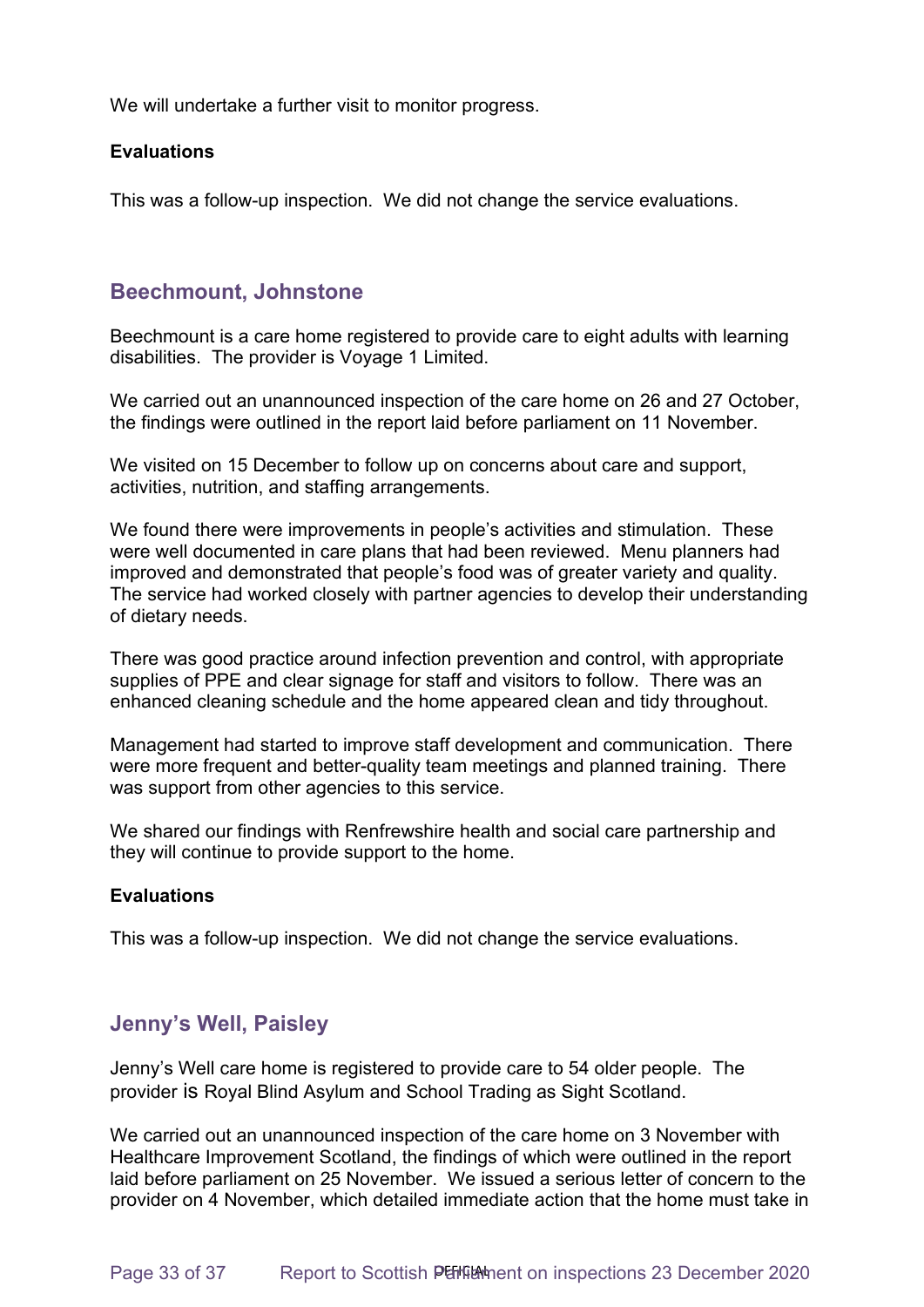the areas of infection prevention and control practice, food and hydration for residents and quality assurance and governance.

We returned to the service on 6 November to follow up on the serious letter of concern. We found little improvement and issued an improvement notice on 12 November 2020.

We visited on 23 November with Healthcare Improvement Scotland to follow up on the improvement notice and found that whilst progress had been made, there were ongoing concerns about recording support for people to eat and drink, infection prevention and control practices and management and quality assurance.

On 15 December, we carried out a further inspection with Healthcare Improvement Scotland to follow up on the outstanding requirements from the improvement notice and an additional requirement that was made following our inspection of 3 November.

There were improvements in all areas required. Staff were more confident in their practice. Infection prevention and control practice was safer, with staff following current guidance to keep residents safe. Nutrition and hydration needs were monitored, and people were supported well. The management team had developed quality auditing systems and processes.

We informed Renfrewshire health and social care partnership of our findings.

#### **Evaluations**

This was a follow-up inspection. We did not change the service evaluations.

### **Rozelle Holm Farm Care Home, Ayr**

Rozelle Holm Farm Care Home is registered to provide care for up to 38 older people. The provider is Mr Forbes Robertson.

We carried out an initial inspection of the care home between 12 and 19 November with Healthcare Improvement Scotland. We issued a letter of serious concern to the provider on 13 November which detailed immediate action the home must take. Finding little improvement when we revisited on 17 and 19 November, we issued an improvement notice on 23 November, detailing the actions required by 30 November.

We visited on 1 December with Healthcare Improvement Scotland to follow up on the improvement notice. An interim manager had been appointed and we found some improvements in relation to infection prevention and control. We extended the improvement notice until 14 December 2020. The findings of these inspections were outlined in the report laid before parliament on 9 December.

On 15 and 16 December, we carried out a further inspection with Healthcare Improvement Scotland, to follow up on the outstanding requirements from the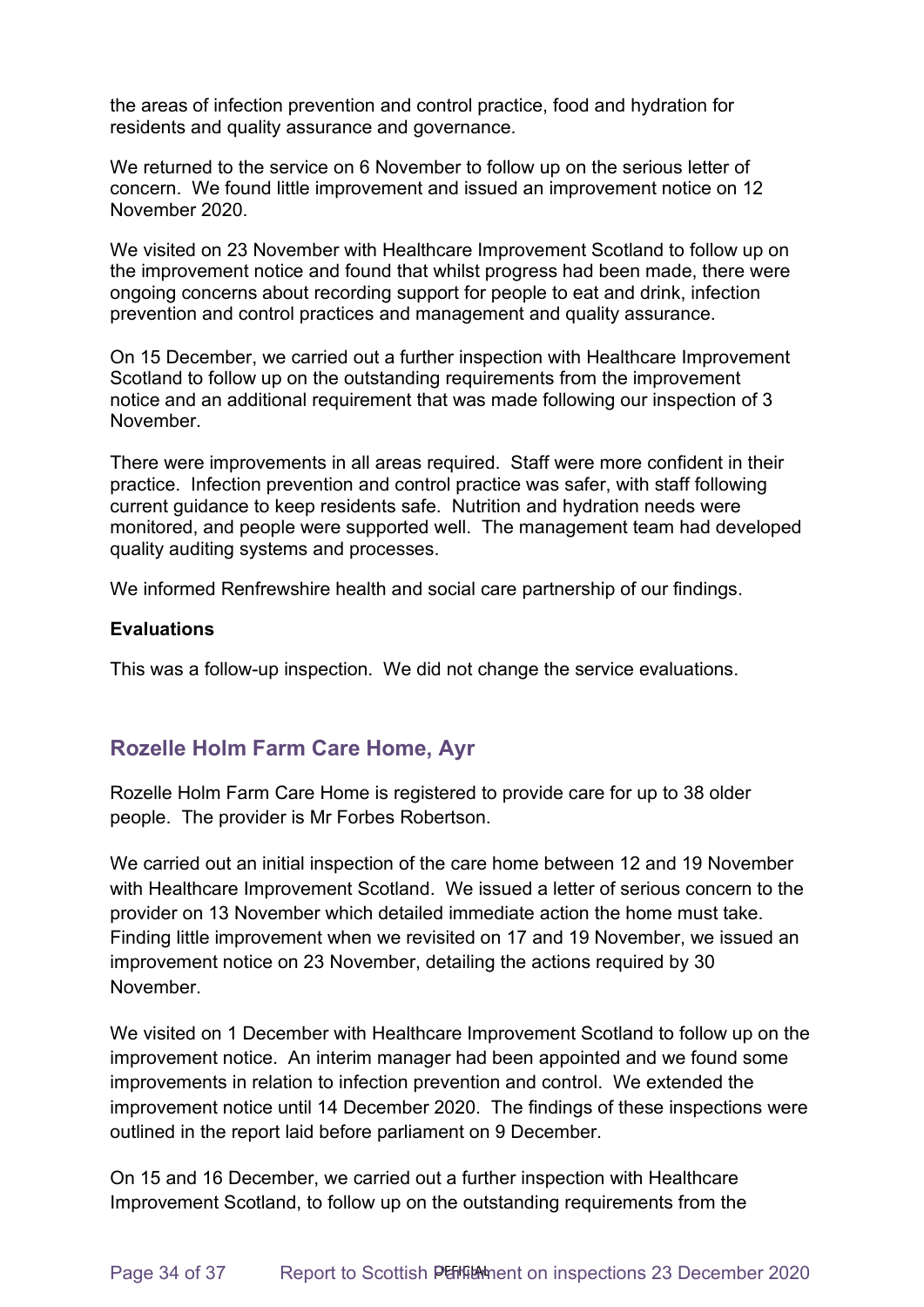improvement notice and additional requirements made following our inspection of 12 and 19 November.

Improvements found on 1 December regarding infection prevention and control had not been sustained. We found resident's equipment was not clean. The disposal of PPE did not follow best practice guidance. PPE stations had not been replenished and used linen was not managed appropriately. Staff were not knowledgeable about COVID-19 guidance for care home settings. The supply of hot water in all areas of the home was inconsistent.

We informed South Ayrshire health and social care partnership of our findings and they continue to provide extensive support to this home.

We will undertake a further visit to follow up on the improvements required.

On 15 December, the provider submitted a voluntary cancellation of registration application, intending to cancel the service within twelve weeks. The health and social care partnership have established a team to manage the transfer of people to other services in the locality They are committed to doing this in a safe manner, taking account of all clinical and risk assessments that will need to be in place and of the wishes of residents and their families .

### **Evaluations**

This was a follow-up inspection. We did not change the service evaluations.

### **Livingston Care Home, Livingston**

Livingston Care Home is registered to provide care to 58 older people. The provider is Livingston Care Home Ltd.

We carried out an unannounced inspection of the care home with NHS Lothian on 1 December.

People were supported by the staff to maintain contact with family and relatives, using mobile phones and other devices. Visits took place in line with the current guidance. Families were informed and involved in their relatives' care.

People were sometimes cared for by agency staff who were not always familiar with their choices and preferences. People's personal plans could help to make sure all staff know how to support people well but these were not up-to-date.

Staffing arrangements were sufficient. The staff maintained social distancing where possible. People's opportunity to socialise and be active were limited.

Cleaning schedules and guidance were in place. Some areas of the home and some equipment was not cleaned effectively to reduce cross-contamination.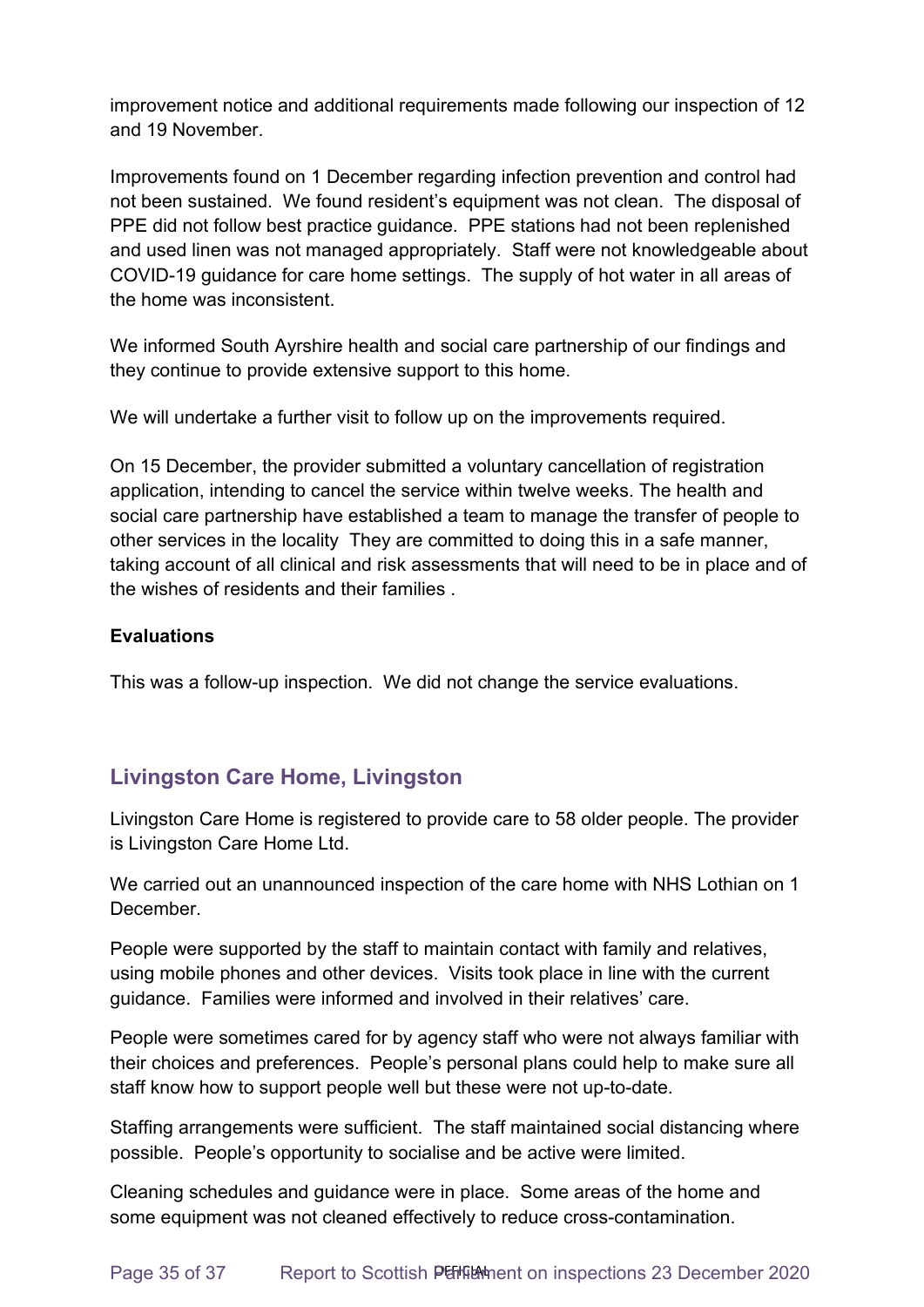PPE was available, however the placement of this was not always appropriate. Some staff were not following current guidance on PPE use.

Disposal of waste did not always follow infection prevention and control guidance. The laundry area was cluttered and disorganised.

We informed the West Lothian Health and Social Care Partnership of our findings who will provide support to the service.

We will be carrying out a further visit to ensure improvements have been made.

#### **Evaluations**

Overall evaluation for key question 7 'How good is our care and support during the COVID-19 pandemic?' – Weak

Quality indicator (QI) evaluations:

- QI 7.1 People's health and wellbeing Adequate
- QI 7.2 Infection prevention and control practices Weak
- QI 7.3 Staffing arrangements Adequate